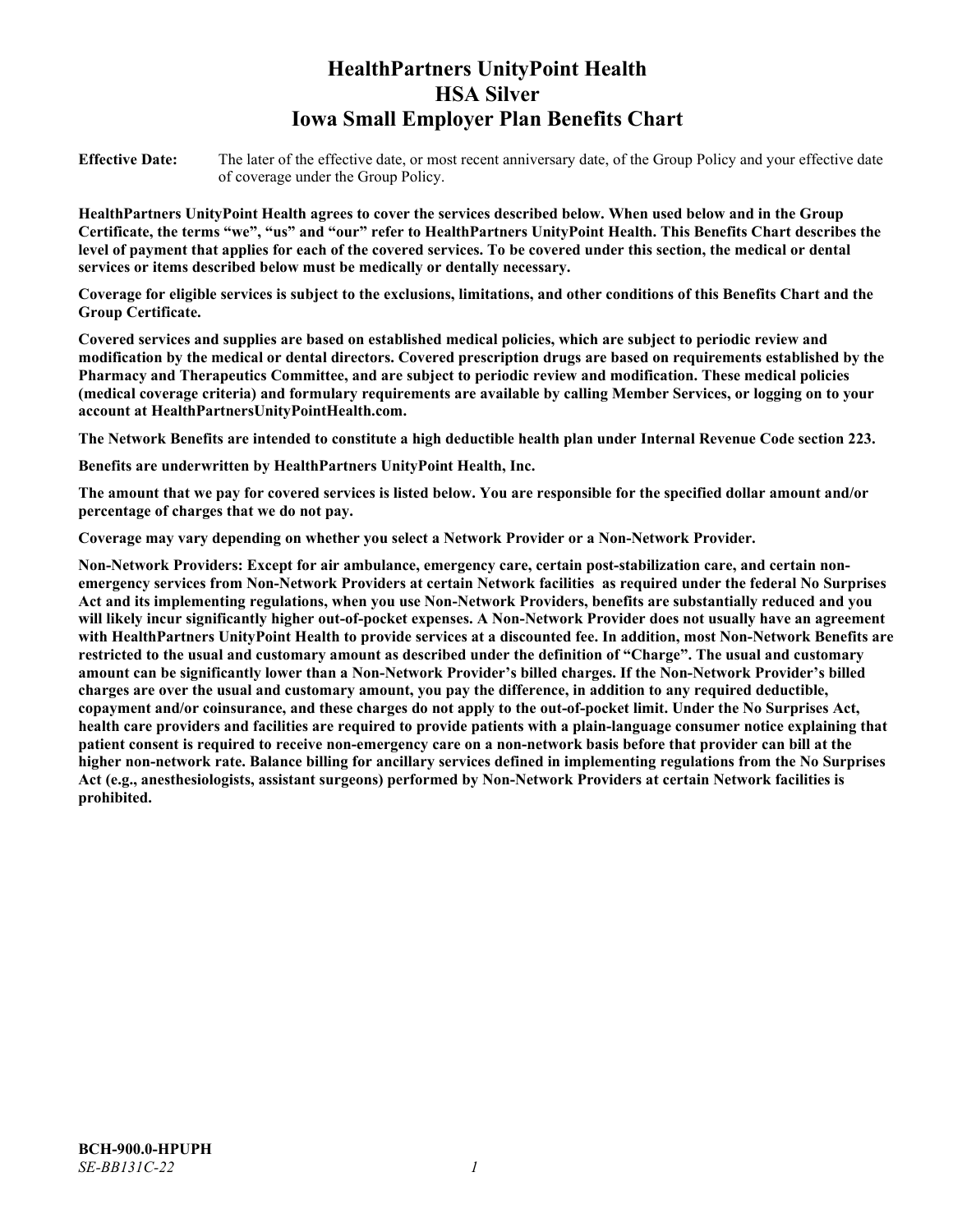# **These definitions apply to this Benefits Chart. They also apply to the Group Certificate.**

| <b>Biosimilar drug:</b> | A prescription drug, approved by the Food and Drug Administration (FDA), that the FDA has<br>determined is biosimilar to and interchangeable with a biological brand name drug. Biosimilar<br>drugs are not considered generic drugs and are not covered under the generic drug benefit.                                                                                                                                                                                                                                                                                                                                           |
|-------------------------|------------------------------------------------------------------------------------------------------------------------------------------------------------------------------------------------------------------------------------------------------------------------------------------------------------------------------------------------------------------------------------------------------------------------------------------------------------------------------------------------------------------------------------------------------------------------------------------------------------------------------------|
| <b>Brand name drug:</b> | A prescription drug, approved by the Food and Drug Administration (FDA), that is<br>manufactured, sold, or licensed for sale under a trademark by the pharmaceutical company that<br>originally researched and developed the drug. Brand name drugs have the same active-ingredient<br>formula as the generic version of the drug. However, generic drugs are manufactured and sold by<br>other drug manufacturers and are generally not available until after the patent on the brand name<br>drug has expired. A few brand name drugs may be covered at the generic drug benefit level if<br>this is indicated on the formulary. |
| Calendar year:          | This is the 12-month period beginning 12:01 A.M. central time, on January 1, and ending 12:00<br>A.M. central time of the next following December 31.                                                                                                                                                                                                                                                                                                                                                                                                                                                                              |
| Charge:                 | For covered services delivered by participating Network Providers, is the provider's discounted<br>charge for a given medical/surgical service, procedure or item.                                                                                                                                                                                                                                                                                                                                                                                                                                                                 |
|                         | For covered services delivered by Non-Network providers, a contracted rate may apply if such<br>arrangement is available to HealthPartners UnityPoint Health.                                                                                                                                                                                                                                                                                                                                                                                                                                                                      |
|                         | For the Usual and Customary Charge for covered services delivered by Non-Network Providers,<br>our payment is calculated using one of the following options to be determined at the discretion of<br>HealthPartners UnityPoint Health: 1) a percentage of the Medicare fee schedule; 2) a comparable<br>schedule if the service is not on the Medicare fee schedule; or 3) a commercially reasonable rate<br>for such service.                                                                                                                                                                                                     |
|                         | The usual and customary charge is the maximum amount allowed that we consider in the<br>calculation of the payment of charges incurred for certain covered services. You must pay for<br>any charges above the usual and customary charge, and they do not apply to the out-of-pocket<br>limit.                                                                                                                                                                                                                                                                                                                                    |
|                         | A charge is incurred for covered ambulatory medical and surgical services, on the date the<br>service or item is provided. A charge is incurred for covered inpatient services, on the date of<br>admission to a hospital. To be covered, a charge must be incurred on or after your effective date<br>and on or before the termination date.                                                                                                                                                                                                                                                                                      |
| Copayment/coinsurance:  | The specified dollar amount, or percentage, of charges incurred for covered services, which we<br>do not pay, but which you must pay, each time you receive certain medical services, procedures<br>or items. Our payment for those covered services or items begins after the copayment or<br>coinsurance is satisfied. Covered services or items requiring a copayment or coinsurance are<br>specified in this Benefits Chart.                                                                                                                                                                                                   |
|                         | For services provided by a Network Provider:                                                                                                                                                                                                                                                                                                                                                                                                                                                                                                                                                                                       |
|                         | An amount which is listed as a flat dollar copayment is applied to a Network Provider's<br>discounted charges for a given service. However, if the Network Provider's discounted charge<br>for a service or item is less than the flat dollar copayment, you will pay the Network Provider's<br>discounted charge. An amount which is listed as a percentage of charges or coinsurance is based<br>on the Network Provider's discounted charges, calculated at the time the claim is processed,<br>which may include an agreed upon fee schedule rate for case rate or withhold arrangements.                                      |
|                         | For services provided by a Non-Network Provider:                                                                                                                                                                                                                                                                                                                                                                                                                                                                                                                                                                                   |
|                         | Any copayment or coinsurance is applied to the lesser of the provider's charges or the usual and<br>customary charge for a service.                                                                                                                                                                                                                                                                                                                                                                                                                                                                                                |
|                         | A copayment or coinsurance is due at the time a service is provided, or when billed by the<br>provider.                                                                                                                                                                                                                                                                                                                                                                                                                                                                                                                            |
|                         |                                                                                                                                                                                                                                                                                                                                                                                                                                                                                                                                                                                                                                    |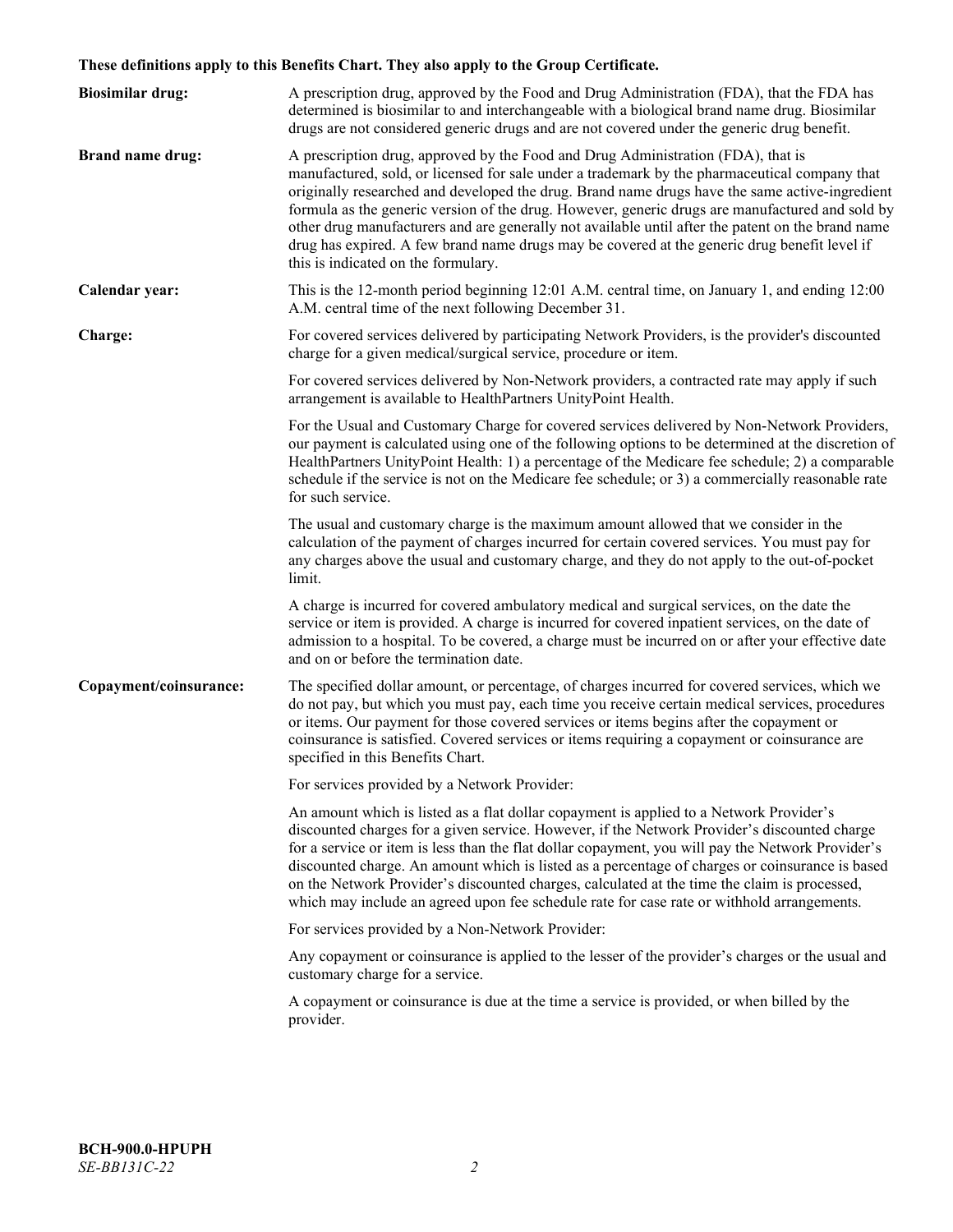| Deductible:               | The specified dollar amount of charges incurred for covered services, which we do not pay, but<br>an enrollee or a family has to pay first in a calendar year. Our payment for those services or items<br>begins after the deductible is satisfied. For Network Providers, the amount of the charges that<br>apply to the deductible are based on the Network Provider's discounted charges, calculated at the<br>time the claim is processed, which may include an agreed upon fee schedule rate for case rate or<br>withhold arrangements. For Non-Network Providers, the amount of charges that apply to the<br>deductible are the lesser of the provider's charges or the usual and customary charge for a<br>service. |
|---------------------------|----------------------------------------------------------------------------------------------------------------------------------------------------------------------------------------------------------------------------------------------------------------------------------------------------------------------------------------------------------------------------------------------------------------------------------------------------------------------------------------------------------------------------------------------------------------------------------------------------------------------------------------------------------------------------------------------------------------------------|
|                           | Any amounts paid or reimbursed by a third party, including but not limited to: point of service<br>rebates, manufacturer coupons, manufacturer debit cards or other forms of direct reimbursement<br>to an insured for a product or service, will not apply toward your deductible, to the extent<br>permitted under state and federal law.                                                                                                                                                                                                                                                                                                                                                                                |
|                           | Your plan has an embedded deductible. This means once an insured meets the individual<br>deductible, the plan begins paying benefits for that person. If two or more members of the family<br>meet the family deductible, the plan begins paying benefits for all members of the family,<br>regardless of whether each insured has met the individual deductible. However, an insured may<br>not contribute more than the individual deductible toward the family deductible.                                                                                                                                                                                                                                              |
|                           | All services are subject to the deductible, unless otherwise indicated below in this Benefits Chart.                                                                                                                                                                                                                                                                                                                                                                                                                                                                                                                                                                                                                       |
| Formulary:                | This is a current list, which may be revised from time to time, of prescription drugs, medications,<br>equipment and supplies covered by us as indicated in this Benefits Chart which are covered at the<br>highest benefit level. Some drugs on the formulary may require prior authorization to be covered<br>as formulary drugs. The formulary, and information on drugs that require prior authorization, are<br>available by calling Member Services, or logging on to your account at<br>HealthPartnersUnityPointHealth.com.                                                                                                                                                                                         |
| Generic drug:             | A prescription drug, approved by the Food and Drug Administration (FDA) that the FDA has<br>determined is comparable to a brand name drug product in dosage form, strength, route of<br>administration, quality, intended use and documented bioequivalence. Generally, generic drugs<br>cost less than brand name drugs. Some brand name drugs may be covered at the generic drug<br>benefit level if this is indicated on the formulary.                                                                                                                                                                                                                                                                                 |
| Lifetime maximum benefit: | The specified coverage limit actually paid by us for services and/or charges incurred by you for a<br>given procedure or diagnosis. Payment of benefits under this Benefits Chart ceases when that<br>lifetime maximum benefit is reached. You have to pay for any subsequent charges. Essential<br>health benefits are not subject to any lifetime maximums.                                                                                                                                                                                                                                                                                                                                                              |
| Non-formulary drug:       | This is a prescription drug, approved by the Food and Drug Administration (FDA), that is not on<br>the formulary, is medically necessary and is not investigative or otherwise excluded under the<br>Certificate.                                                                                                                                                                                                                                                                                                                                                                                                                                                                                                          |
| Out-of-pocket expenses:   | You pay the specified copayments/coinsurance and deductibles applicable for particular services,<br>subject to the out-of-pocket limits described below. These amounts are in addition to the monthly<br>premium payments.                                                                                                                                                                                                                                                                                                                                                                                                                                                                                                 |
| Out-of-pocket limit:      | You pay the copayments/coinsurance and deductibles for covered services, to the individual or<br>family out-of-pocket limits. Thereafter we cover 100% of charges incurred for all other covered<br>services, for the rest of the calendar year. You pay amounts greater than the out-of-pocket limits<br>if you exceed any lifetime maximum benefit or any visit or day limits. Essential health benefits<br>are not subject to any lifetime maximums.                                                                                                                                                                                                                                                                    |
|                           | Non-Network Benefits above the usual and customary charge (see definition of charge above) do<br>not apply to the out-of-pocket limit.                                                                                                                                                                                                                                                                                                                                                                                                                                                                                                                                                                                     |
|                           | Non-Network Benefits for transplant surgery do not apply to the out-of-pocket limit.                                                                                                                                                                                                                                                                                                                                                                                                                                                                                                                                                                                                                                       |
|                           | Any amounts paid or reimbursed by a third party, including but not limited to: point of service<br>rebates, manufacturer coupons, manufacturer debit cards or other forms of direct reimbursement<br>to an insured for a product or service, will not apply as an out-of-pocket expense, to the extent<br>permitted under state and federal law.                                                                                                                                                                                                                                                                                                                                                                           |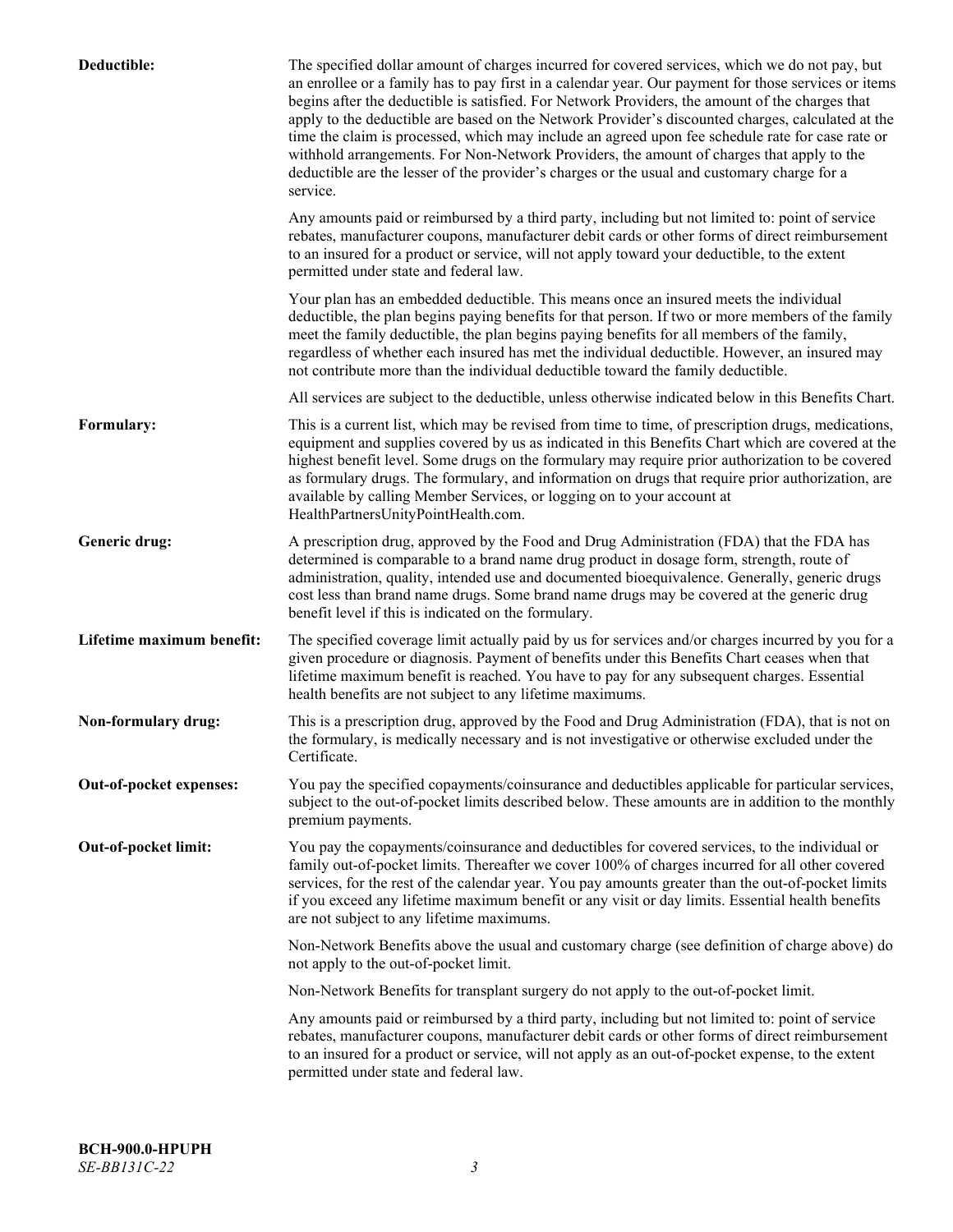|                              | You are responsible to keep track of the out-of-pocket expenses. Contact our Member Services<br>department for assistance in determining the amount paid by the enrollee for specific eligible<br>services received. Claims for reimbursement under the out-of-pocket limit provisions are subject<br>to the same time limits and provisions described under the "Claims Provisions" section of the<br>Certificate.                                                                                                                |
|------------------------------|------------------------------------------------------------------------------------------------------------------------------------------------------------------------------------------------------------------------------------------------------------------------------------------------------------------------------------------------------------------------------------------------------------------------------------------------------------------------------------------------------------------------------------|
| <b>Preventive drug list:</b> | This is a current list, which may be revised from time to time, of certain formulary preventive<br>prescription drugs and certain diabetic supplies, covered under the Plan as indicated in this<br>Benefits Chart. The Preventive Drug List is available by logging on to your account at<br>HealthPartnersUnityPointHealth.com or by calling Member Services.                                                                                                                                                                    |
| <b>Specialty drug list:</b>  | This is a current list, which may be revised from time to time, of prescription drugs, medications,<br>equipment and supplies, which are typically bio-pharmaceuticals. The purpose of a specialty<br>drug list is to facilitate enhanced monitoring of complex therapies used to treat specific<br>conditions. Specialty drugs are covered by us as indicated in this Benefits Chart. The specialty<br>drug list is available by calling Member Services, or logging on to your account at<br>HealthPartnersUnityPointHealth.com. |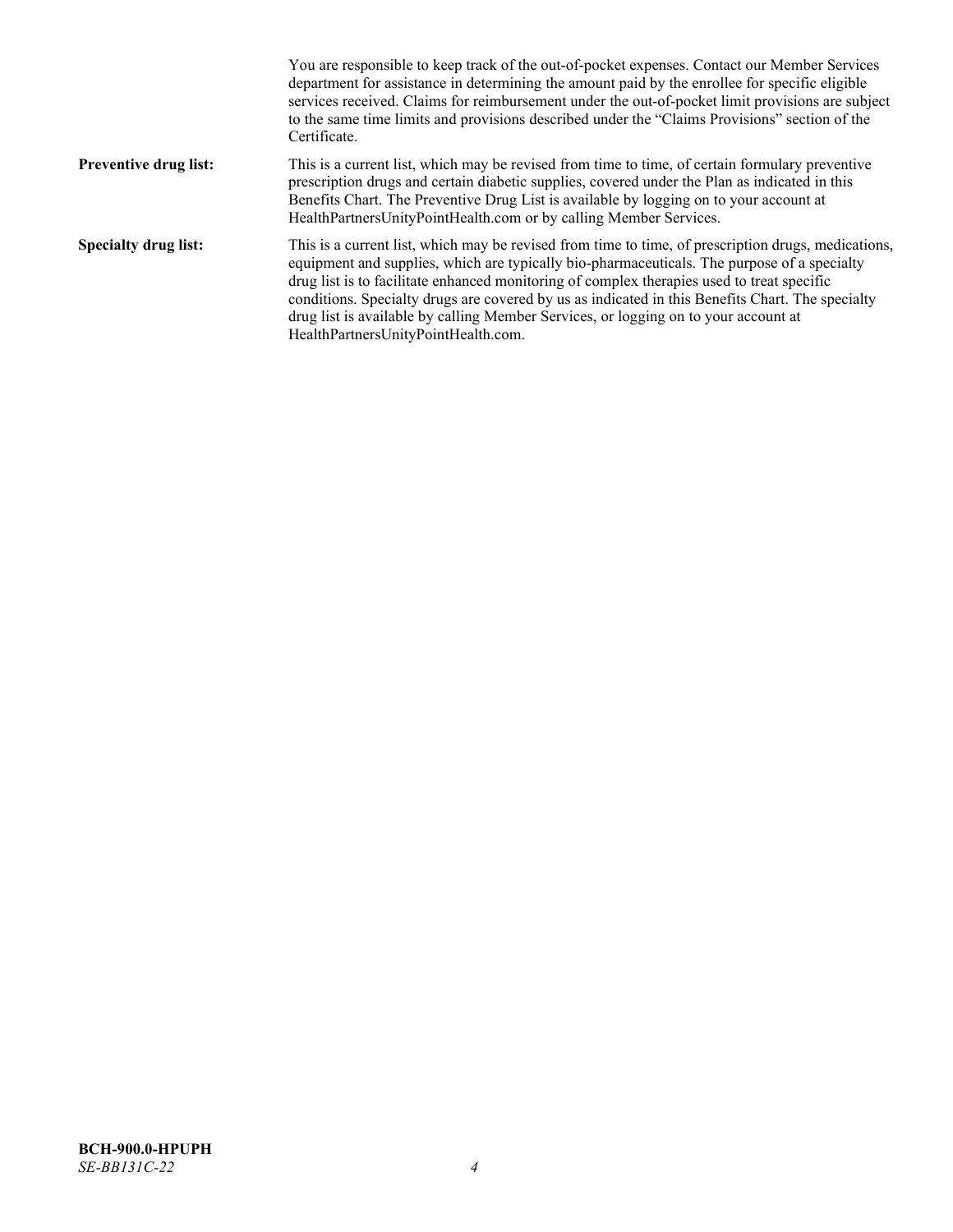# **DEDUCTIBLES, OUT-OF-POCKET LIMITS AND LIFETIME MAXIMUMS**

#### **Individual calendar year deductible**

| Network Benefits | <b>Non-Network Benefits</b> |
|------------------|-----------------------------|
| \$5,000          | \$10,000                    |

#### **Family calendar year deductible**

| <b>Network Benefits</b> | <b>Non-Network Benefits</b> |
|-------------------------|-----------------------------|
| \$10,000                | \$20,000                    |

Separate deductibles must be satisfied under the Network Benefits and Non-Network Benefits.

Your plan has an embedded deductible. This means once an insured meets the individual deductible, the plan begins paying benefits for that person. If two or more members of the family meet the family deductible, the plan begins paying benefits for all members of the family, regardless of whether each insured has met the individual deductible. However, an insured may not contribute more than the individual deductible toward the family deductible.

Any amounts paid or reimbursed by a third party, including but not limited to: point of service rebates, manufacturer coupons, manufacturer debit cards or other forms of direct reimbursement to an insured for a product or service, will not apply toward your deductible, to the extent permitted under state and federal law.

#### **Individual calendar year out-of-pocket limit**

| <b>Network Benefits</b> | <b>Non-Network Benefits</b> |
|-------------------------|-----------------------------|
| \$6,500                 | \$30,000                    |

#### **Family calendar year out-of-pocket limit**

| <b>Network Benefits</b> | <b>Non-Network Benefits</b> |
|-------------------------|-----------------------------|
| \$13,000                | \$60,000                    |

Separate out-of-pocket limits must be satisfied under the Network Benefits and Non-Network Benefits.

Non-Network Benefits above the usual and customary charge will not apply toward the individual or family out-of-pocket limit.

Non-Network Benefits for transplant surgery do not apply to the out-of-pocket limit.

Any amounts paid or reimbursed by a third party, including but not limited to: point of service rebates, manufacturer coupons, manufacturer debit cards or other forms of direct reimbursement to an insured for a product or service, will not apply as an out-ofpocket expense, to the extent permitted under state and federal law.

#### **Lifetime maximum benefit for bariatric surgery**

| <b>Network Benefits</b> | <b>Non-Network Benefits</b> |
|-------------------------|-----------------------------|
| <sup>I</sup> Inlimited. | \$5,000                     |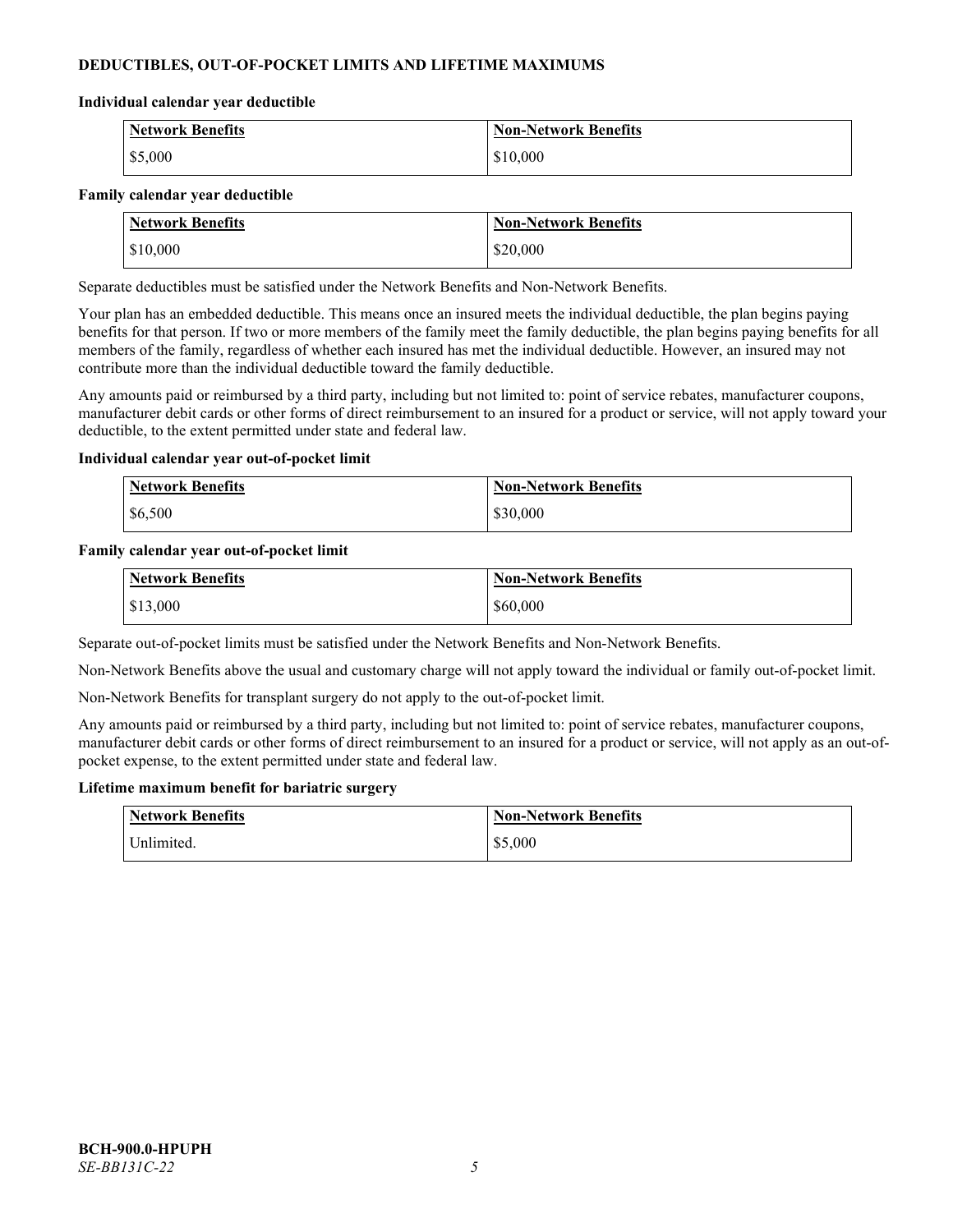# **AMBULANCE AND MEDICAL TRANSPORTATION**

#### **Covered Services:**

We cover ambulance and medical transportation for medical emergencies.

We also cover medically necessary, non-emergency ground and air medical transportation if it meets our coverage criteria.

Under the No Surprises Act, non-network air ambulance providers may not bill patients for more than their cost-sharing responsibility for the corresponding Network service.

Covered services and supplies are based on established medical policies, which are subject to periodic review and modification by the medical or dental directors. These medical policies (medical coverage criteria) and applicable prior authorization requirements are available by calling Member Services, or logging on to your account at [HealthPartnersUnityPointHealth.com.](https://www.healthpartnersunitypointhealth.com/)

| <b>Network Benefits</b>      | <b>Non-Network Benefits</b> |
|------------------------------|-----------------------------|
| 70% of the charges incurred. | See Network Benefits.       |

#### **Not Covered:**

See "Services Not Covered" in the Group Certificate.

# **BEHAVIORAL HEALTH SERVICES**

#### **Covered Services:**

Covered services are based on established medical policies, which are subject to periodic review and modification by the medical directors. These medical policies (medical coverage criteria) are available by calling Member Services, or logging on to your account at [HealthPartnersUnityPointHealth.com.](https://www.healthpartnersunitypointhealth.com/)

### **Mental health services**

We cover services for mental health diagnoses as described in the Diagnostic and Statistical Manual of Mental Disorders – Fifth Edition (DSM-5) (most recent edition).

**Outpatient services including intensive outpatient and day treatment services:** We cover medically necessary outpatient professional mental health services for evaluation, crisis intervention, and treatment of mental health disorders.

A comprehensive diagnostic assessment will be used as the basis for a determination by a mental health professional, concerning the appropriate treatment and the extent of services required.

Outpatient services we cover for a diagnosed mental health condition include the following:

- Individual, group, family, and multi-family therapy;
- Medication management provided by a physician, certified nurse practitioner, or physician's assistant;
- Psychological testing services for the purposes of determining the differential diagnoses and treatment planning for patients currently receiving behavioral health services;
- Day treatment and intensive outpatient services in a licensed program;
- Partial hospitalization services in a licensed hospital or community mental health center;
- Psychotherapy and nursing services provided in the home if authorized by us; and
- Treatment for gender dysphoria.

| <b>Network Benefits</b>      | <b>Non-Network Benefits</b>  |
|------------------------------|------------------------------|
| 70% of the charges incurred. | 50% of the charges incurred. |

#### **Group therapy**

| <b>Network Benefits</b>        | <b>Non-Network Benefits</b>  |
|--------------------------------|------------------------------|
| 1 70% of the charges incurred. | 50% of the charges incurred. |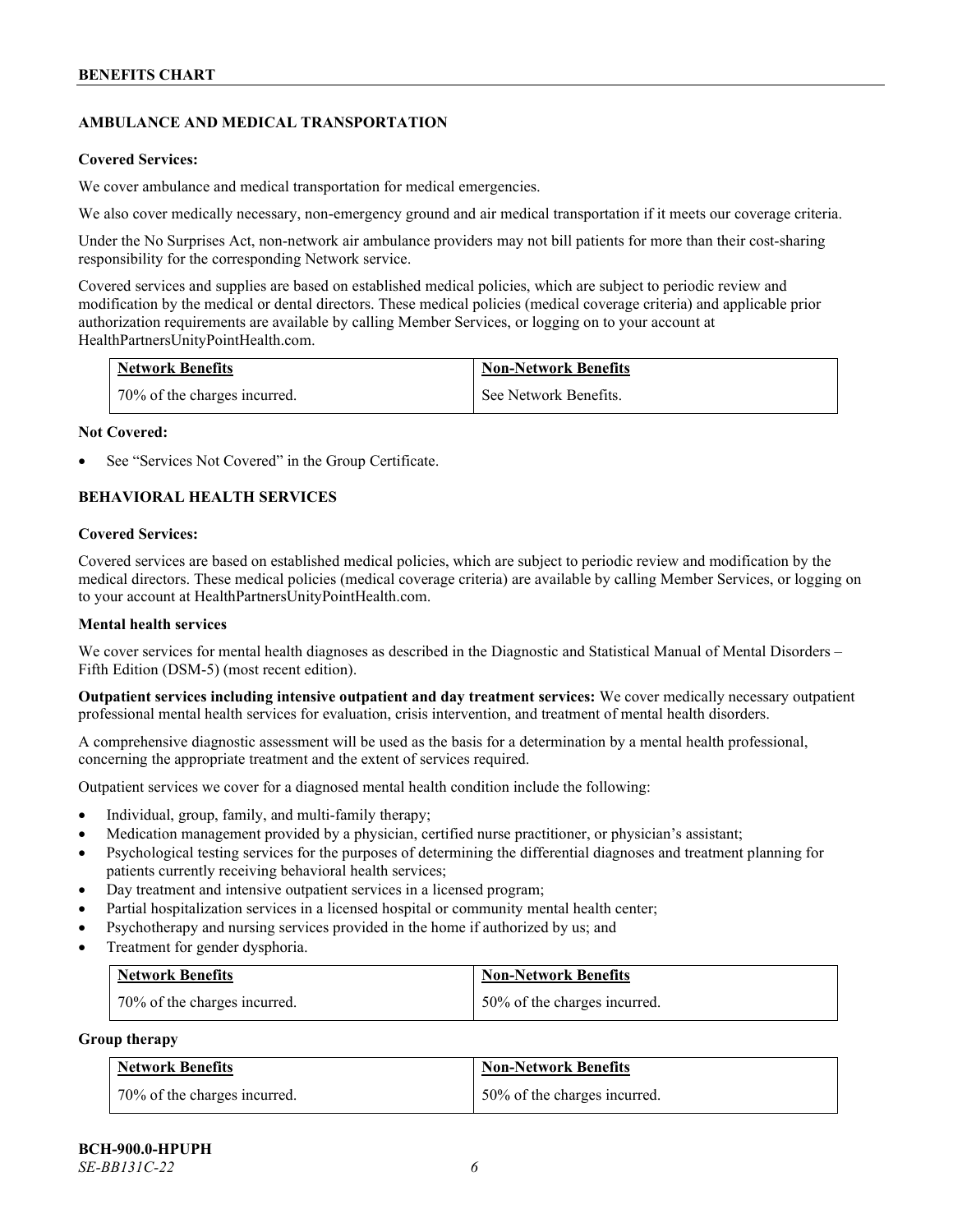**Inpatient services, including mental health residential treatment services:** We cover the following:

- Medically necessary inpatient services in a hospital and professional services for treatment of mental health disorders. Medical stabilization is covered under inpatient hospital services in the "Hospital and Skilled Nursing Facility Services" section; and
- Medically necessary mental health residential treatment services. This care must be authorized by us and provided by a hospital or residential behavioral health treatment facility licensed by the local state or Department of Health and Human Services. Services not covered under this benefit include halfway houses, group homes, extended care facilities, shelter services, correctional services, detention services, transitional services, group residential services, foster care services and wilderness programs.

| <b>Network Benefits</b>      | <b>Non-Network Benefits</b>  |
|------------------------------|------------------------------|
| 70% of the charges incurred. | 50% of the charges incurred. |

#### **Substance use disorder (SUD) services**

We cover medically necessary services for assessments by a licensed alcohol and drug counselor and treatment of substance use disorders as defined in the latest edition of the DSM-5.

**Outpatient services, including intensive outpatient and day treatment services:** We cover medically necessary outpatient professional services for the diagnosis and treatment of substance use disorder. Substance use disorder treatment services must be provided by a program licensed by the local Department of Health and Human Services.

Outpatient services we cover for a diagnosed substance use disorder include the following:

- Individual, group, family, and multi-family therapy provided in an office setting;
- Opiate replacement therapy including methadone and buprenorphine treatment; and
- Day treatment and intensive outpatient services in a licensed program.

| <b>Network Benefits</b>      | <b>Non-Network Benefits</b>  |
|------------------------------|------------------------------|
| 70% of the charges incurred. | 50% of the charges incurred. |

**Inpatient services:** We cover the following:

- Medically necessary inpatient services in a hospital or primary residential treatment in a licensed substance use disorder treatment center. Primary residential treatment is an intensive residential treatment program of limited duration, typically 30 days or less.
- Services provided in a hospital that is licensed by the local state and accredited by Medicare; and
- Detoxification services in a hospital or community detoxification facility if it is licensed by the local Department of Health and Human Services.

| <b>Network Benefits</b>      | <b>Non-Network Benefits</b>  |
|------------------------------|------------------------------|
| 70% of the charges incurred. | 50% of the charges incurred. |

**Not Covered:**

See "Services Not Covered" in the Group Certificate.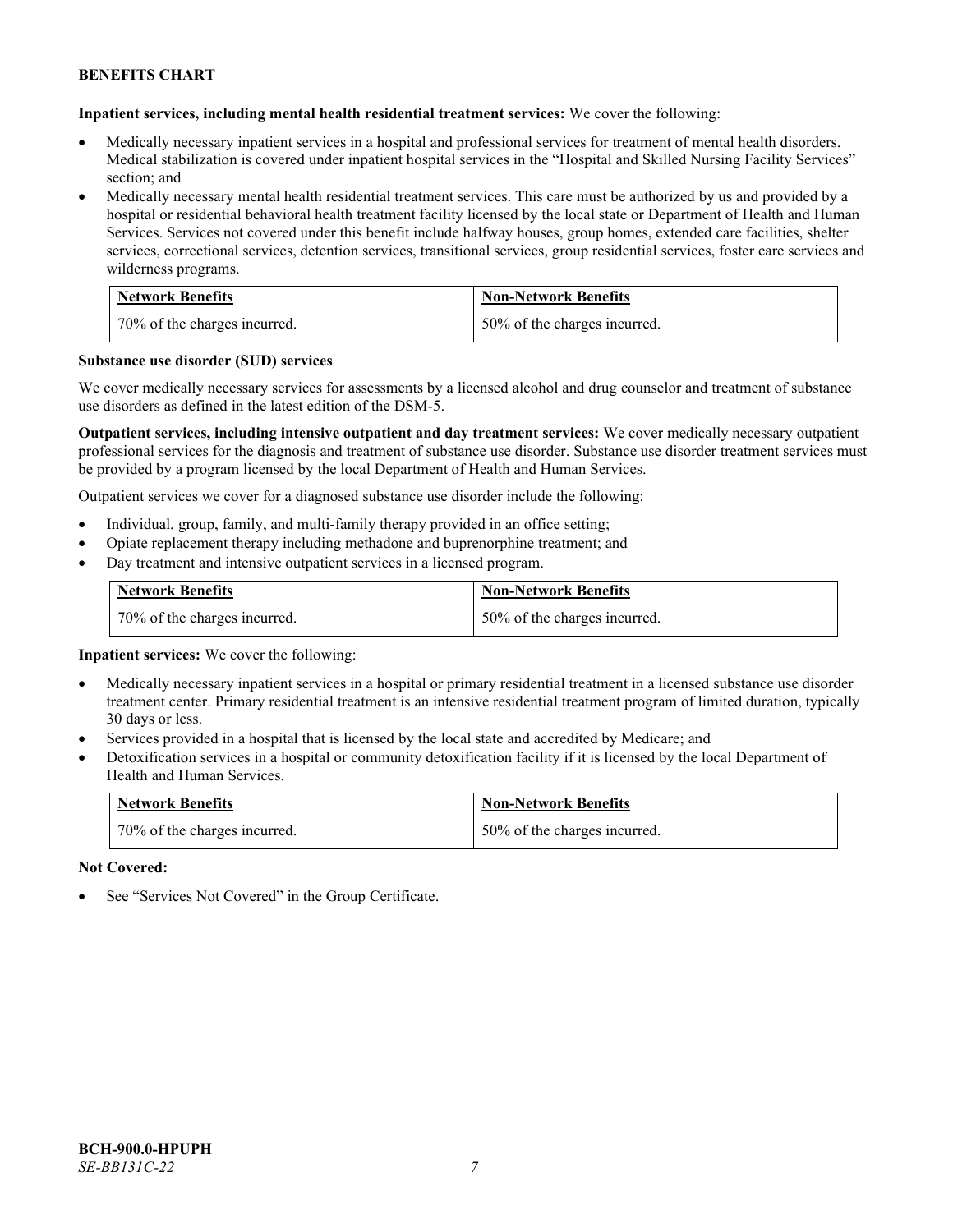# **CHIROPRACTIC SERVICES**

### **Covered Services:**

We cover chiropractic services for rehabilitative care. Chiropractic services are adjustments to any abnormal articulations of the human body, especially those of the spinal column, for the purpose of giving freedom of action to impinged nerves that may cause pain or deranged function.

Massage therapy which is performed in conjunction with other treatment/modalities by a chiropractor, is part of a prescribed treatment plan and is not billed separately is covered.

| <b>Network Benefits</b>      | <b>Non-Network Benefits</b>  |
|------------------------------|------------------------------|
| 70% of the charges incurred. | 50% of the charges incurred. |

**Not Covered:**

- Massage therapy for the purpose of comfort or convenience of the insured.
- See "Services Not Covered" in the Group Certificate.

# **CLINICAL TRIALS**

#### **Covered Services:**

We cover certain routine services if you participate in a Phase I, Phase II, Phase III or Phase IV clinical trial that is conducted in relation to the prevention, detection, or treatment of cancer or other life-threatening disease or condition as defined in the Affordable Care Act. We cover routine patient costs for services that would be eligible under this Benefits Chart if the service were provided outside of a clinical trial.

| <b>Network Benefits</b>                              | <b>Non-Network Benefits</b>                          |
|------------------------------------------------------|------------------------------------------------------|
| Coverage level is same as corresponding Network      | Coverage level is same as corresponding Non-Network  |
| Benefits, depending on type of service provided such | Benefits, depending on type of service provided such |
| as Office Visits for Illness or Injury, Inpatient or | as Office Visits for Illness or Injury, Inpatient or |
| <b>Outpatient Hospital Services.</b>                 | <b>Outpatient Hospital Services.</b>                 |

# **Not Covered:**

- The investigative item, device or service itself.
- Items or services that are provided solely to satisfy data collection and analysis needs and that are not used in the direct clinical management of the patient.
- A service that is clearly inconsistent with widely accepted and established standards of care for a particular diagnosis.
- See "Services Not Covered" in the Group Certificate.

# **DENTAL SERVICES**

#### **Covered Services:**

We cover services as described below.

**Accidental dental services:** We cover dentally necessary services to treat and restore damage done to sound, natural, unrestored teeth as a result of an accidental injury. Coverage is for damage caused by external trauma to face and mouth only, not for cracked or broken teeth which result from biting or chewing. We cover restorations, root canals, crowns and replacement of teeth lost that are directly related to the accident in which the insured was involved. We cover initial exams, xrays, and palliative treatment including extractions, and other oral surgical procedures directly related to the accident. Subsequent treatment must be initiated within the specified timeframe and must be directly related to the accident. We do not cover restoration and replacement of teeth that are not "sound and natural" at the time of the accident.

Full mouth rehabilitation to correct occlusion (bite) and malocclusion (misaligned teeth not due to the accident) are not covered.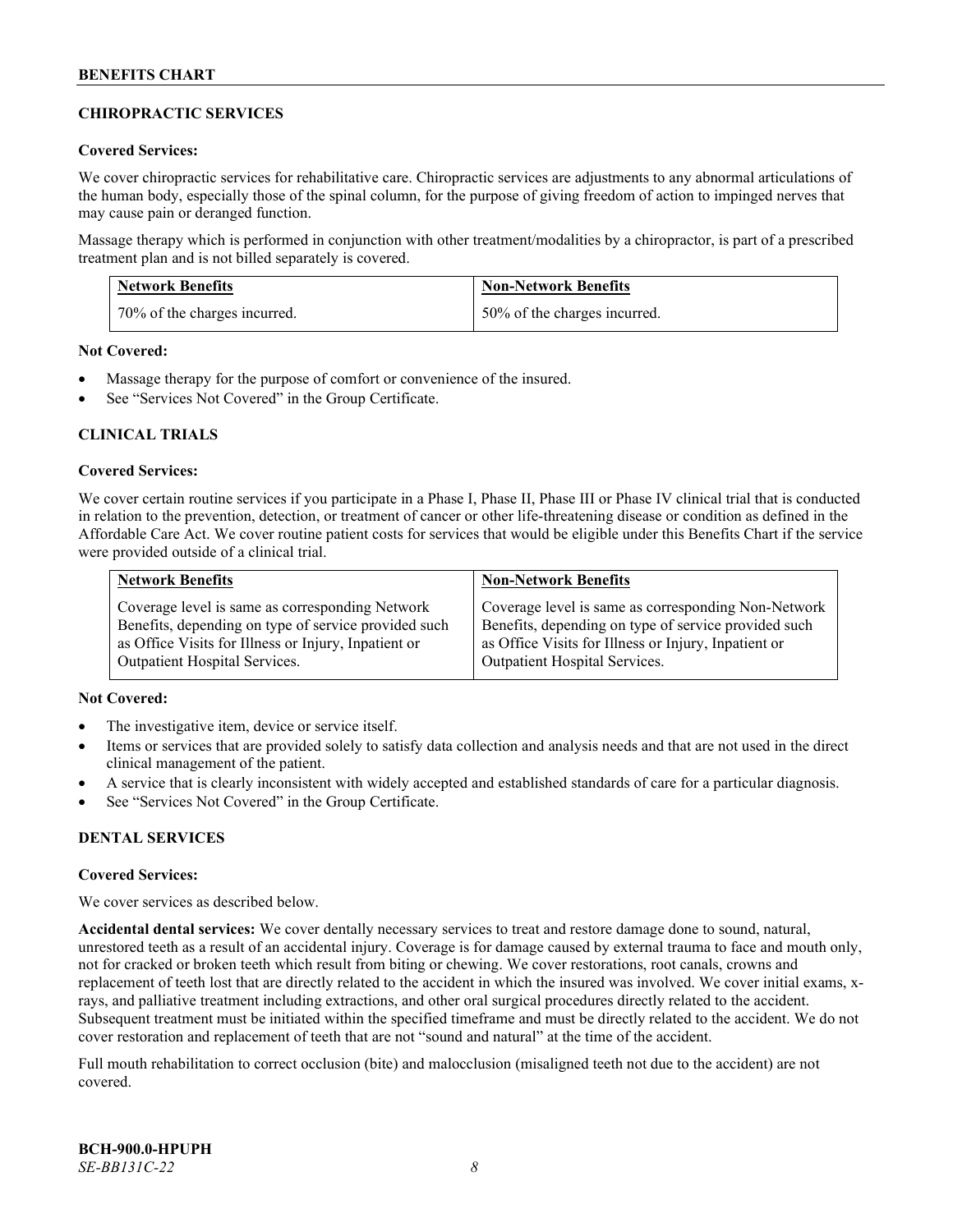When an implant-supported dental prosthetic treatment is pursued, the accidental dental benefit will be applied to the prosthetic procedure. Benefits are limited to the amount that would be paid toward the placement of a removable dental prosthetic appliance that could be used in the absence of implant treatment. Care must be provided or pre-authorized by a network dentist.

| <b>Network Benefits</b>      | <b>Non-Network Benefits</b>  |
|------------------------------|------------------------------|
| 70% of the charges incurred. | 50% of the charges incurred. |

For all accidental dental services, treatment and/or restoration must be initiated within six months of the date of the injury. Coverage is limited to the initial course of treatment and/or initial restoration. Services must be provided within 24 months of the date of injury to be covered.

# **Medical referral dental services**

**Medically necessary outpatient dental services:** We cover medically necessary outpatient dental services. Coverage is limited to dental services required for treatment of an underlying medical condition, e.g., removal of teeth to complete radiation treatment for cancer of the jaw, cysts and lesions.

| <b>Network Benefits</b>      | <b>Non-Network Benefits</b>  |
|------------------------------|------------------------------|
| 70% of the charges incurred. | 50% of the charges incurred. |

**Medically necessary hospitalization and anesthesia for dental care:** We cover medically necessary hospitalization and anesthesia for dental care. This is limited to charges incurred by an insured who: (1) is a child under age five; (2) is severely disabled; (3) has a medical condition, and requires hospitalization or general anesthesia for dental care treatment; or (4) is a child between age five and 12 and care in dental offices has been attempted unsuccessfully and usual methods of behavior modification have not been successful, or when extensive amounts of restorative care, exceeding four appointments, are required. The requirement of a hospital setting must be due to an insured's underlying medical condition. Coverage is limited to facility and anesthesia charges. Anesthesia is covered in a hospital or a dental office. Oral surgeon/dentist professional fees are not covered. The following are examples, though not all-inclusive, of medical conditions which may require hospitalization for dental services: severe asthma, severe airway obstruction or hemophilia. Hospitalization required due to the behavior of the insured or due to the extent of the dental procedure is not covered.

| <b>Network Benefits</b>      | <b>Non-Network Benefits</b>  |
|------------------------------|------------------------------|
| 70% of the charges incurred. | 50% of the charges incurred. |

**Medical complications of dental care:** We cover medical complications of dental care. Treatment must be medically necessary care and related to medical complications of non-covered dental care, including complications of the head, neck, or substructures.

| <b>Network Benefits</b>        | <b>Non-Network Benefits</b>  |
|--------------------------------|------------------------------|
| 1 70% of the charges incurred. | 50% of the charges incurred. |

**Oral surgery:** We cover oral surgery. Coverage is limited to treatment of medical conditions requiring oral surgery, such as treatment of oral neoplasm, non-dental cysts, fracture of the jaws, trauma of the mouth and jaws, and any other oral surgery procedures provided as medically necessary dental services.

| <b>Network Benefits</b>      | <b>Non-Network Benefits</b>  |
|------------------------------|------------------------------|
| 70% of the charges incurred. | 50% of the charges incurred. |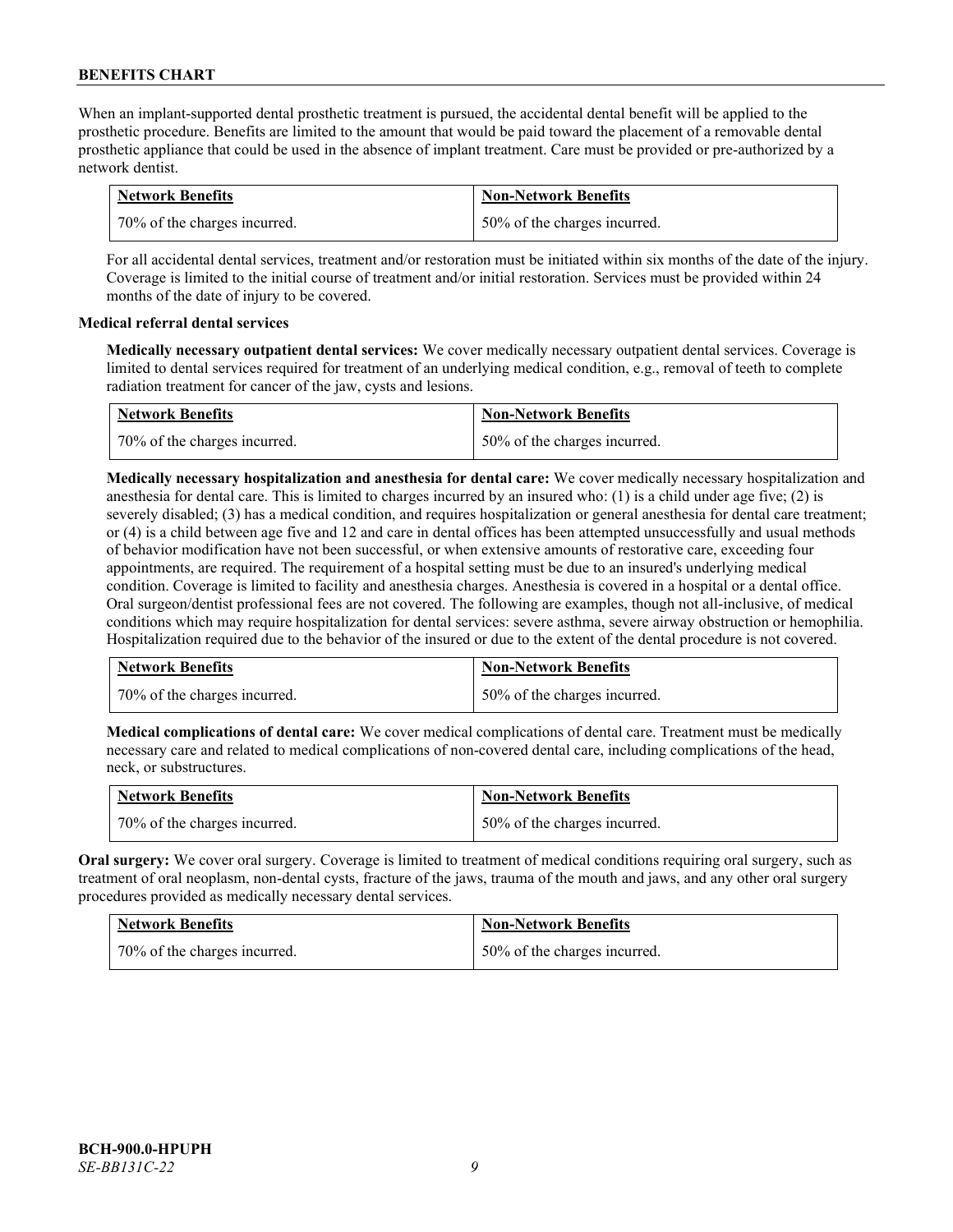**Treatment of cleft lip and cleft palate of a dependent child:** We cover treatment of cleft lip and cleft palate of a dependent child to age 26, including orthodontic treatment and oral surgery directly related to the cleft. Benefits are limited to inpatient or outpatient expenses arising from medical and dental treatment that was scheduled or initiated prior to the dependent turning age 19. Dental services which are not required for the treatment of cleft lip or cleft palate are not covered. If a dependent child covered under the Certificate is also covered under a dental plan which includes orthodontic services, that dental plan shall be considered primary for the necessary orthodontic services. Oral appliances are subject to the same copayment, conditions and limitations as durable medical equipment.

| <b>Network Benefits</b>      | <b>Non-Network Benefits</b>  |
|------------------------------|------------------------------|
| 70% of the charges incurred. | 50% of the charges incurred. |

**Treatment of temporomandibular disorder (TMD) and craniomandibular disorder (CMD):** We cover surgical and nonsurgical treatment of temporomandibular disorder (TMD) and craniomandibular disorder (CMD), which is medically necessary care. Dental services which are not required to directly treat TMD or CMD are not covered.

| <b>Network Benefits</b>      | <b>Non-Network Benefits</b>  |
|------------------------------|------------------------------|
| 70% of the charges incurred. | 50% of the charges incurred. |

#### **Not Covered:**

- Dental treatment, procedures or services not listed in this Benefits Chart.
- Accident related dental services if treatment is (1) provided to teeth which are not sound and natural, (2) to teeth which have been restored, (3) initiated beyond six months from the date of the injury, (4) received beyond the initial treatment or restoration or (5) received beyond 24 months from the date of injury.
- Oral surgery to remove wisdom teeth, except as stated in the pediatric dental amendment.
- Orthognathic treatment or procedures and all related services.
- See "Services Not Covered" in the Group Certificate.

### **DIABETES AND HYPERTENSION DISEASE MANAGEMENT PROGRAM**

#### **Covered Services:**

If you meet criteria for coverage, you may qualify for the diabetes and/or hypertension disease management program.

The program covers group health coaching which focuses on weight loss, exercise, behavior modification and health education through Omada Health.

| <b>Network Benefits</b>                                     | <b>Non-Network Benefits</b> |
|-------------------------------------------------------------|-----------------------------|
| 100% of the charges incurred.<br>Deductible does not apply. | Not applicable.             |

#### **Not Covered:**

See "Services Not Covered" in the Group Certificate.

# **DIABETIC EQUIPMENT AND SUPPLIES**

#### **Covered Services:**

We cover physician prescribed medically appropriate and necessary drugs and supplies used in the management and treatment of diabetes for insureds with gestational, Type I or Type II diabetes including durable diabetic equipment and disposable supplies, as described below.

Certain items are only covered if your condition meets our coverage criteria and obtained through an authorized vendor. For more information on what we cover and any prior authorization requirements, call Member Services or log on to your account at [HealthPartnersUnityPointHealth.com.](https://www.healthpartnersunitypointhealth.com/)

Insulin and medications for diabetes are covered as outpatient drugs under the "Prescription Drug Services" section.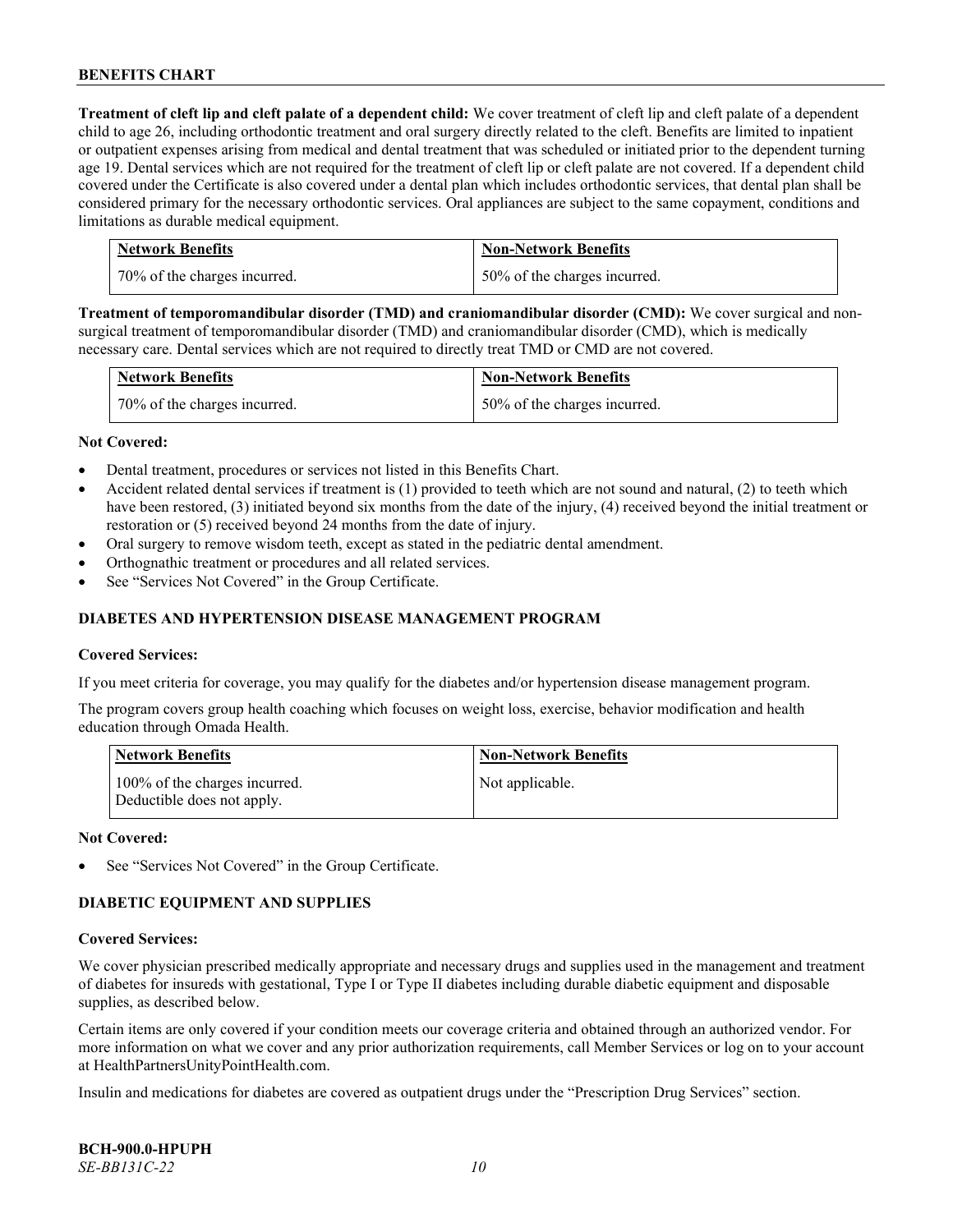**Pumps and pump supplies.** These include diabetic insulin pumps, diabetic infusion pumps and infusion pump supplies such as infusion sets, tubing, connectors and syringe reservoirs.

| <b>Network Benefits</b>                                                                                              | <b>Non-Network Benefits</b>  |
|----------------------------------------------------------------------------------------------------------------------|------------------------------|
| Pumps received at a pharmacy:<br>70% of the charges incurred.                                                        | 50% of the charges incurred. |
| Pumps received from a non-pharmacy provider:<br>70% of the charges incurred if purchased from an<br>approved vendor. |                              |

### **All other diabetic durable equipment and supplies**

**Durable diabetic equipment and supplies**. These include continuous glucose monitoring system (CGMS), transmitter, sensors and receivers, diabetic blood glucose monitors and control/calibrating solutions (for checking accuracy or testing equipment and test strips).

**Disposable diabetic supplies.** These are one-time use supplies, including syringes, lancets, lancet devices, blood and urine ketone test strips, and needles.

Certain diabetic supplies and equipment must be purchased at a pharmacy.

| <b>Network Benefits</b>                                                                                                                        | <b>Non-Network Benefits</b>  |
|------------------------------------------------------------------------------------------------------------------------------------------------|------------------------------|
| If received through a pharmacy:<br>Diabetic supplies on the Preventive Drug List:                                                              | 50% of the charges incurred. |
| Generic formulary drugs from the Preventive Drug List<br>are covered at 100% of the charges incurred.                                          |                              |
| Brand name formulary drugs from the Preventive Drug<br>List are covered at 100% of the charges incurred,<br>subject to your copayment of \$60. |                              |
| Deductible does not apply.                                                                                                                     |                              |
| All other diabetic supplies purchased at a pharmacy:                                                                                           |                              |
| 70% of the charges incurred.                                                                                                                   |                              |
| If received through a non-pharmacy provider:<br>70% of the charges incurred if purchased from an<br>approved vendor.                           |                              |

### **Limitations:**

- No more than a 93-day supply of diabetic supplies is covered and dispensed at a time.
- We require that certain diabetic supplies and equipment be purchased at a pharmacy.
- Diabetic supplies and equipment are limited to certain models and brands.
- Durable medical equipment and supplies must be obtained from or repaired by approved vendors.
- Covered services and supplies are based on established medical policies which are subject to periodic review and modification by the medical directors. Our coverage policy for diabetic supplies includes information on our required models and brands. These medical policies (medical coverage criteria) are available by calling Member Services, or logging on to your account a[t HealthPartnersUnityPointHealth.com.](https://www.healthpartnersunitypointhealth.com/)

# **Not Covered:**

- Replacement or repair of any covered items, if the items are (i) damaged or destroyed by misuse, abuse or carelessness, (ii) lost; or (iii) stolen.
- Duplicate or similar items.
- Labor and related charges for repair of any covered items which are more than the cost of replacement by an approved vendor.
- Batteries for monitors and equipment.

**BCH-900.0-HPUPH** *SE-BB131C-22 11*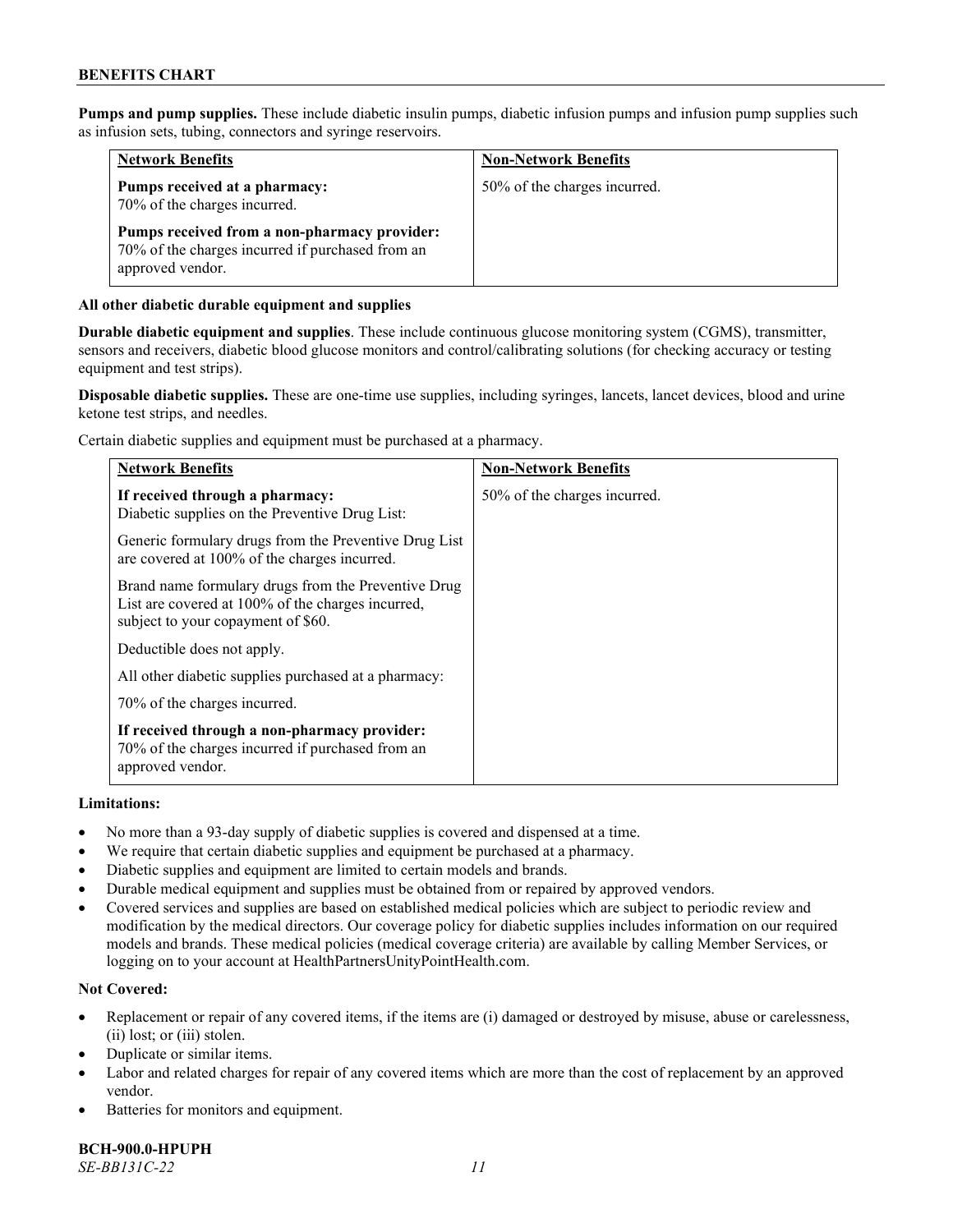- Sales tax, mailing, delivery charges, service call charges.
- See "Services Not Covered" in the Group Certificate.

# **DIAGNOSTIC IMAGING SERVICES**

# **Covered Services:**

We cover diagnostic imaging, when ordered by a provider and provided in a clinic or outpatient hospital facility.

To see the benefit level for inpatient hospital or skilled nursing facility services, see benefits under "Inpatient Hospital and Skilled Nursing Facility Services."

#### **Outpatient magnetic resonance imaging (MRI) and computed tomography (CT)**

| <b>Network Benefits</b>        | <b>Non-Network Benefits</b>  |
|--------------------------------|------------------------------|
| 1 70% of the charges incurred. | 50% of the charges incurred. |

#### **All other outpatient diagnostic imaging services**

#### **Services for illness or injury**

| <b>Network Benefits</b>      | <b>Non-Network Benefits</b>  |
|------------------------------|------------------------------|
| 70% of the charges incurred. | 50% of the charges incurred. |

#### **Preventive services (MRI/CT procedures are not considered preventive)**

Diagnostic imaging services associated with preventive services are covered at the benefit level shown in the "Preventive Services" section of this Benefits Chart.

#### **Not Covered:**

See "Services Not Covered" in the Group Certificate.

# **DURABLE MEDICAL EQUIPMENT, PROSTHETICS, ORTHOTICS AND SUPPLIES**

#### **Covered Services:**

We cover equipment and services, as described below.

We cover durable medical equipment and services, prosthetics, orthotics, and supplies, subject to the limitations below, including certain disposable supplies and enteral feedings.

We cover special dietary treatment for phenylketonuria (PKU) and oral amino acid based elemental formula if it meets our medical coverage criteria.

Diabetic equipment and supplies are covered under the "Diabetic Equipment and Supplies" section of this Benefits Chart.

#### **Special dietary treatment for Phenylketonuria (PKU) if it meets our medical coverage criteria**

| <b>Network Benefits</b>      | <b>Non-Network Benefits</b>  |
|------------------------------|------------------------------|
| 70% of the charges incurred. | 50% of the charges incurred. |

#### **Oral amino acid based elemental formula if it meets our medical coverage criteria**

| <b>Network Benefits</b>        | <b>Non-Network Benefits</b>  |
|--------------------------------|------------------------------|
| 1 70% of the charges incurred. | 50% of the charges incurred. |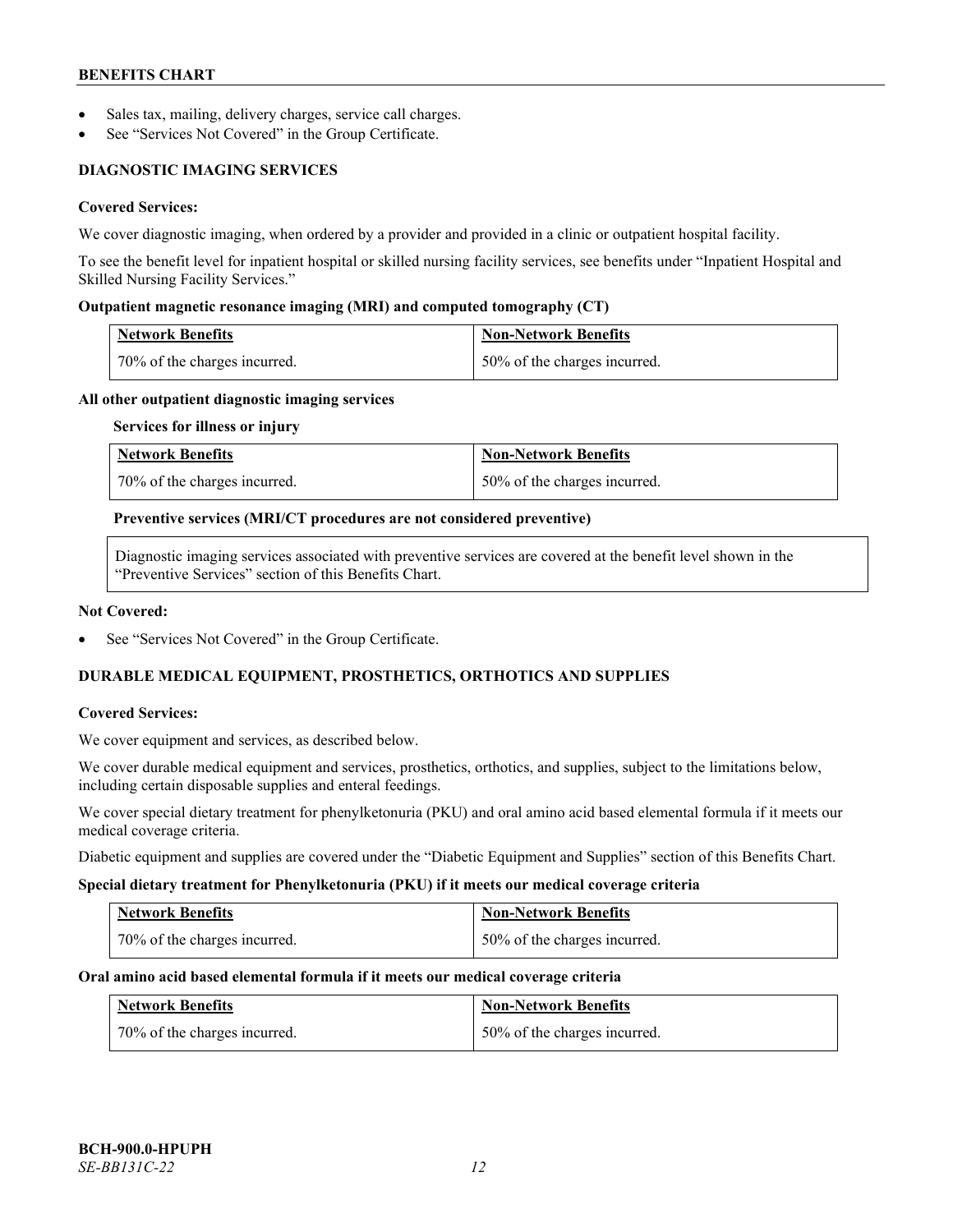### **Prosthetic limb devices to replace in whole or in part, an arm or leg**

| <b>Network Benefits</b>      | <b>Non-Network Benefits</b>  |
|------------------------------|------------------------------|
| 80% of the charges incurred. | 50% of the charges incurred. |

# **All other durable medical equipment, prosthetics, orthotics and supplies**

| <b>Network Benefits</b>      | <b>Non-Network Benefits</b>  |
|------------------------------|------------------------------|
| 70% of the charges incurred. | 50% of the charges incurred. |

### **Limitations:**

Coverage of durable medical equipment is limited by the following:

- Payment will not exceed the cost of an alternate piece of equipment or service that is effective and medically necessary.
- For prosthetic benefits, other than oral appliances for cleft lip and cleft palate, payment will not exceed the cost of an alternate piece of equipment or service that is effective, medically necessary and enables insureds to conduct standard activities of daily living.
- We reserve the right to determine if an item will be approved for rental vs. purchase.
- Durable medical equipment and supplies must be obtained from or repaired by approved vendors.
- Covered services and supplies are based on established medical policies which are subject to periodic review and modification by the medical or dental directors. Our coverage policy for diabetic supplies includes information on our required models and brands. These medical policies (medical coverage criteria) are available by calling Member Services, or logging on to your account at [HealthPartnersUnityPointHealth.com.](https://www.healthpartnersunitypointhealth.com/)

# **Not Covered:**

Items which are not eligible for coverage include, but are not limited to:

- Replacement or repair of any covered items, if the items are (i) damaged or destroyed by misuse, abuse or carelessness, (ii) lost; or (iii) stolen.
- Duplicate or similar items.
- Labor and related charges for repair of any covered items which are more than the cost of replacement by an approved vendor.
- Sales tax, mailing, delivery charges, service call charges.
- Items which are primarily educational in nature or for hygiene, vocation, comfort, convenience or recreation.
- Communication aids or devices: equipment to create, replace or augment communication abilities including, but not limited to, speech processors, receivers, communication boards, or computer or electronic assisted communication.
- Hearing aids (implantable and external, including osseointegrated or bone anchored) and their fitting. This exclusion does not apply to cochlear implants.
- Eyeglasses, contact lenses and their fitting, measurement and adjustment, except as specifically described in this Benefits Chart.
- Hair prostheses (wigs).
- Household equipment which primarily has customary uses other than medical, such as, but not limited to, exercise cycles, air purifiers, central or unit air conditioners, water purifiers, non-allergenic pillows, mattresses or waterbeds.
- Household fixtures including, but not limited to, escalators or elevators, ramps, swimming pools and saunas.
- Modifications to the structure of the home including, but not limited to, wiring, plumbing or charges for installation of equipment.
- Vehicle, car or van modifications including, but not limited to, hand brakes, hydraulic lifts and car carrier.
- Rental equipment while owned equipment is being repaired by non-contracted vendors, beyond one month rental of medically necessary equipment.
- Other equipment and supplies, including but not limited to assistive devices, that we determine are not eligible for coverage.
- See "Services Not Covered" in the Group Certificate.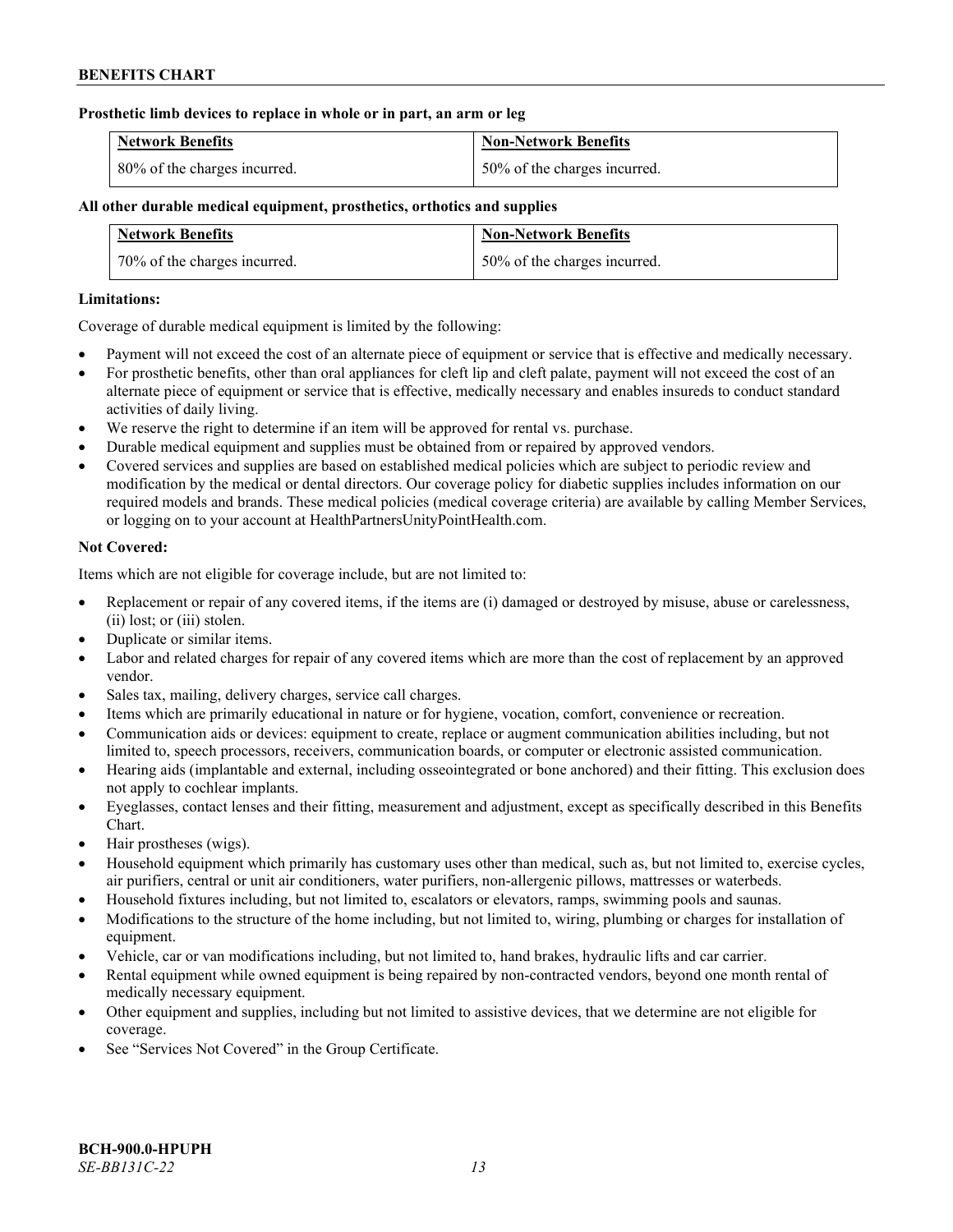### **EMERGENCY AND URGENTLY NEEDED CARE SERVICES**

# **Covered Services:**

We cover services for emergency care and urgently needed care if the services are otherwise eligible for coverage under this Benefits Chart.

**Urgently needed care.** These are services to treat an unforeseen illness or injury, which are required in order to prevent a serious deterioration in your health, and which cannot be delayed until the next available clinic or office hours.

#### **Urgently needed care at clinics**

| <b>Network Benefits</b>        | <b>Non-Network Benefits</b> |
|--------------------------------|-----------------------------|
| 1 70% of the charges incurred. | See Network Benefits.       |

**Emergency care.** These are services to treat: (1) the sudden, unexpected onset of illness or injury which, if left untreated or unattended until the next available clinic or office hours, would result in hospitalization, or (2) a condition requiring professional health services immediately necessary to preserve life or stabilize health, or with respect to a pregnant woman having contractions, that there is inadequate time to safely transfer the woman to another hospital for delivery or that a transfer may pose a threat to the health or safety of the woman or unborn child. Emergency care includes emergency services as defined in Division BB, Title I, Section 102 of the Consolidated Appropriations Act of 2021. Emergency care also includes an immediate response service available on a 24-hour, seven-day-a-week basis for each child, or person, having a psychiatric crisis, a mental health crisis, or a mental health emergency.

When reviewing claims for coverage of emergency services, our medical director will take into consideration a reasonable layperson's belief that the circumstances required immediate medical care that could not wait until the next working day or next available clinic appointment.

Under the No Surprises Act, Non-Network emergency care providers may not bill patients for more than their cost-sharing responsibility for the corresponding Network service

#### **Emergency care in a hospital emergency room, including professional services of a physician**

| <b>Network Benefits</b>      | <b>Non-Network Benefits</b> |
|------------------------------|-----------------------------|
| 70% of the charges incurred. | See Network Benefits.       |

**Inpatient emergency care in a hospital, including post-stabilization services as required under the federal No Surprises Act and its implementing regulations**

| <b>Network Benefits</b>      | <b>Non-Network Benefits</b> |
|------------------------------|-----------------------------|
| 70% of the charges incurred. | See Network Benefits.       |

### **Not Covered:**

See "Services Not Covered" in the Group Certificate.

# **GENE THERAPY**

#### **Covered Services:**

We cover gene therapy treatment that meets our current medical coverage criteria.

| <b>Network Benefits</b>                                                                                                                                                                                  | <b>Non-Network Benefits</b> |
|----------------------------------------------------------------------------------------------------------------------------------------------------------------------------------------------------------|-----------------------------|
| Coverage level is same as corresponding Network<br>Benefits, depending on type of service provided, such<br>as Office Visits for Illness or Injury, Inpatient or<br><b>Outpatient Hospital Services.</b> | No coverage.                |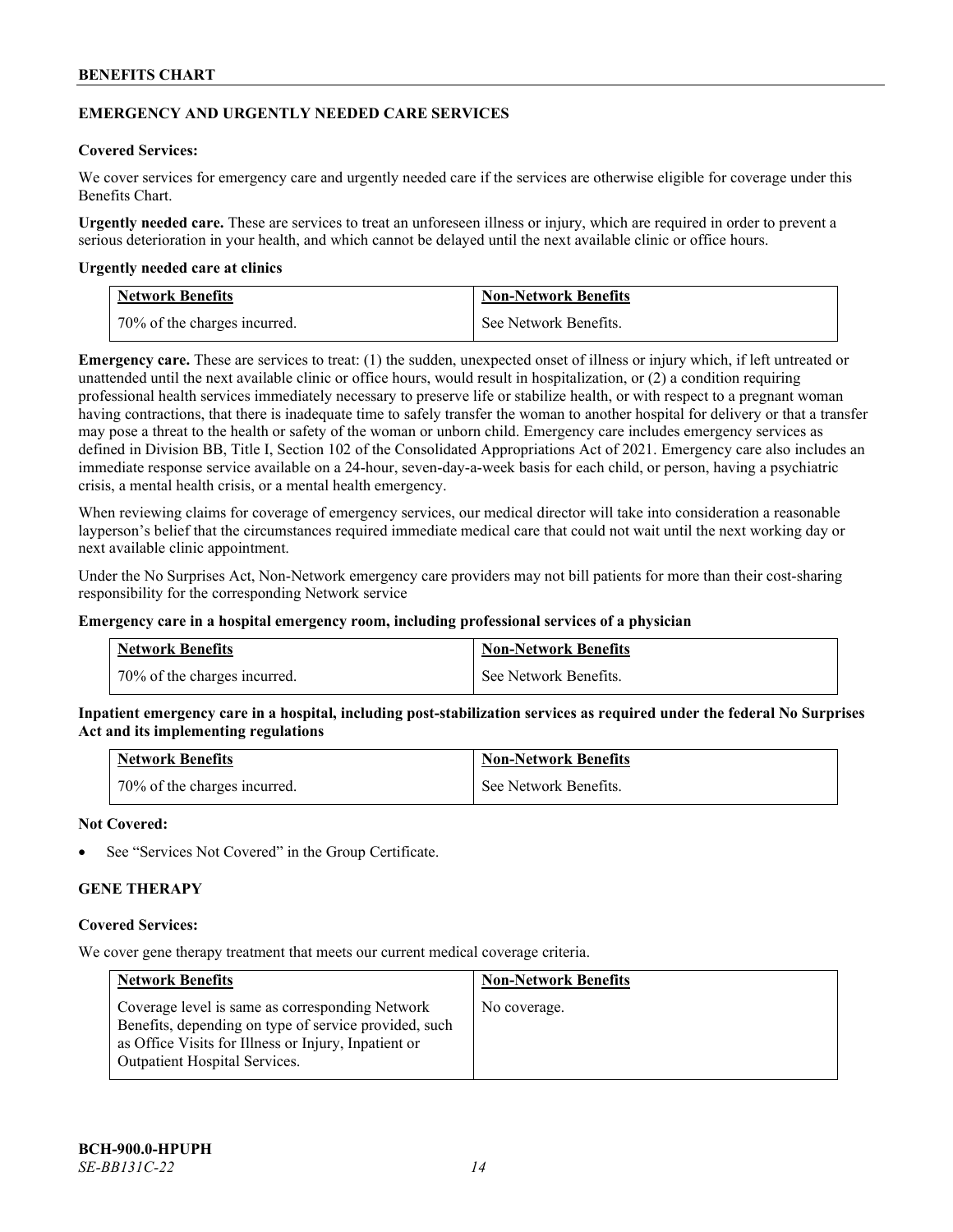# **Limitations:**

- Gene therapy must be provided by a designated provider.
- Specific types of gene therapy are limited to therapies and conditions specified in our medical coverage criteria.

# **Not Covered:**

See "Services Not Covered" in the Group Certificate.

# **HEALTH EDUCATION**

# **Covered Services:**

We cover education for preventive services and education for the management of chronic health problems (such as diabetes). Coverage includes medical nutrition therapy, that is provided by a certified, registered, or licensed health care professional working in a program consistent with the national standards of diabetes self-management education as established by the American Diabetes Association.

| <b>Network Benefits</b>                                     | <b>Non-Network Benefits</b>  |
|-------------------------------------------------------------|------------------------------|
| 100% of the charges incurred.<br>Deductible does not apply. | 50% of the charges incurred. |

# **Not Covered:**

See "Services Not Covered" in the Group Certificate.

# **HOME HEALTH SERVICES**

# **Covered Services:**

We cover the following services:

- Skilled nursing treatment in the home intended to provide a safe transition from other levels of care;
- Physical therapy, occupational therapy, speech therapy, respiratory therapy and other therapeutic services;
- Non-routine prenatal and postnatal services;
- Routine postnatal well child visits as described in the coverage criteria;
- Phototherapy services for newborns;
- Home health aide services and other eligible home health services when provided in your home if you are homebound (i.e., unable to leave home without considerable effort due to a medical condition). Lack of transportation does not constitute homebound status. For phototherapy services for newborns and high risk prenatal services, supplies and equipment are included;
- Total parenteral nutrition/intravenous ("TPN/IV") therapy, equipment, supplies and drugs in connection with IV therapy. IV line care kits are covered under Durable Medical Equipment. You do not need to be homebound to receive total parenteral nutrition/intravenous ("TPN/IV") therapy.
- Palliative care benefits. Palliative care includes symptom management, education and establishing goals of care. We waive the requirement that you be homebound for a limited number of home visits for palliative care (as shown in this Benefits Chart), if you have a life-threatening, non-curable condition which has a prognosis of survival of two years or less. Additional palliative care visits are eligible under the home health services benefit if you are homebound and meet all other requirements defined in this section.

Home health services are eligible and covered only when:

- medically necessary; and
- provided as rehabilitative care, terminal care or maternity care; and
- ordered by a physician, and included in the written home care plan.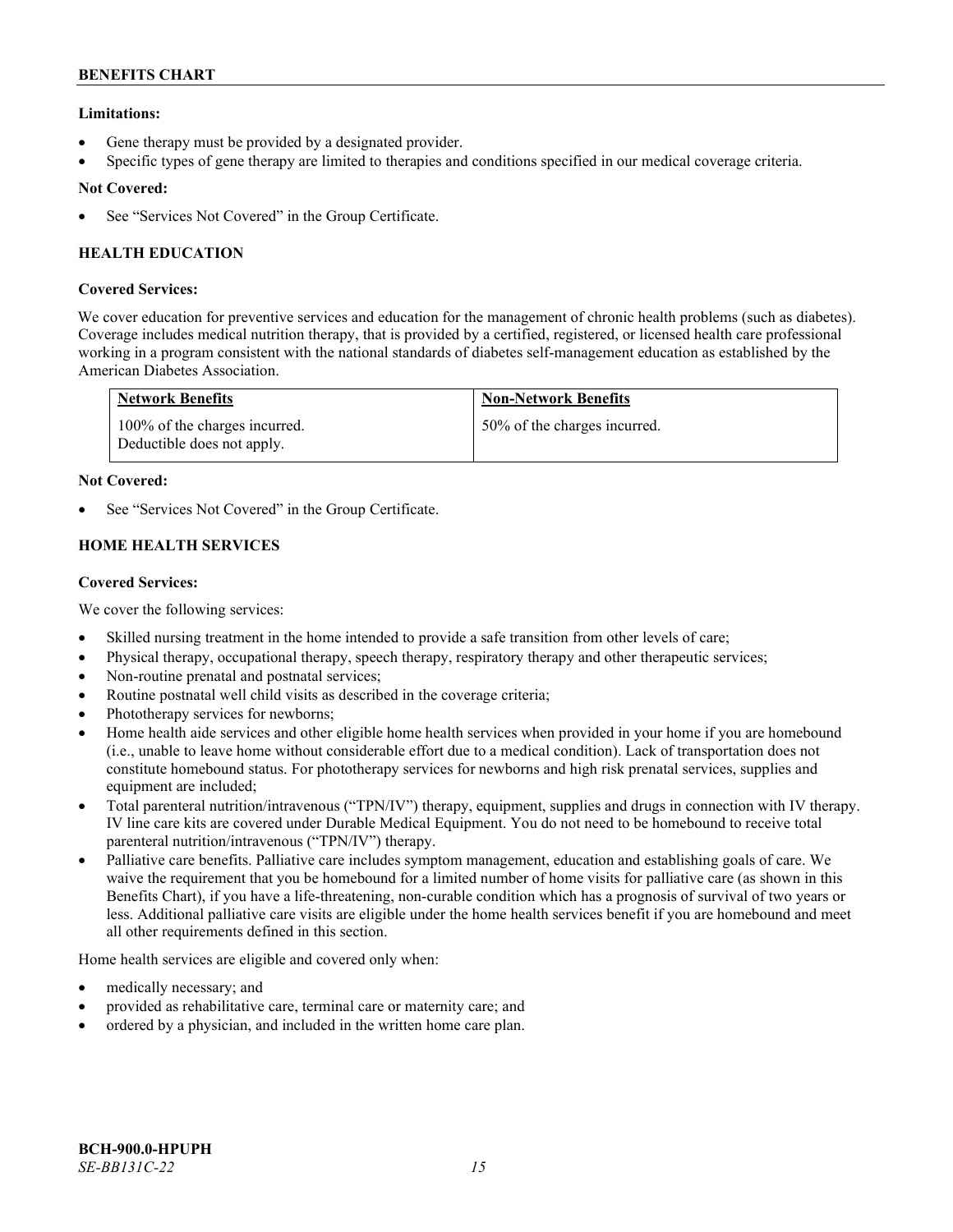**Physical therapy, occupational therapy, speech therapy, respiratory therapy, home health aide services and palliative care**

| <b>Network Benefits</b>      | <b>Non-Network Benefits</b>  |
|------------------------------|------------------------------|
| 70% of the charges incurred. | 50% of the charges incurred. |

#### **TPN/IV therapy, skilled nursing services, non-routine prenatal/postnatal services and phototherapy**

| <b>Network Benefits</b>      | <b>Non-Network Benefits</b>  |
|------------------------------|------------------------------|
| 70% of the charges incurred. | 50% of the charges incurred. |

#### **Routine postnatal well child visit**

| <b>Network Benefits</b>                                     | <b>Non-Network Benefits</b>  |
|-------------------------------------------------------------|------------------------------|
| 100% of the charges incurred.<br>Deductible does not apply. | 50% of the charges incurred. |

#### **Limitations:**

- Home health services are not provided as a substitute for a primary caregiver in the home or as relief (respite) for a primary caregiver in the home. We will not reimburse family members or residents in your home for the above services.
- A service shall not be considered a skilled nursing service merely because it is performed by, or under the direct supervision of, a licensed nurse. Where a service (such as tracheotomy suctioning or ventilator monitoring) or like services, can be safely and effectively performed by a non-medical person (or self-administered), without the direct supervision of a licensed nurse, the service shall not be regarded as a skilled nursing service, whether or not a skilled nurse actually provides the service. The unavailability of a competent person to provide a non-skilled service shall not make it a skilled service when a skilled nurse provides it. Only the skilled nursing component of so-called "blended" services (i.e. services which include skilled and non-skilled components) are covered under this Benefits Chart.

#### **Not Covered:**

- Financial or legal counseling services.
- Housekeeping or meal services in your home.
- Services provided by a family member or enrollee, or a resident in the enrollee's home.
- Vocational rehabilitation and recreational or educational therapy. Recreation therapy is therapy provided solely for the purpose of recreation, including but not limited to: (a) requests for physical therapy or occupational therapy to improve athletic ability, and (b) braces or guards to prevent sports injuries.
- See "Services Not Covered" in the Group Certificate.

# **HOSPICE SERVICES**

#### **Applicable definitions:**

**Part-time.** This is up to two hours of service per day, more than two hours is considered continuous care.

**Continuous care.** This is from two to twelve hours of service per day provided by a registered nurse, licensed practical nurse, or home health aide, during a period of crisis in order to maintain a terminally ill patient at home.

**Appropriate facility.** This is a nursing home, hospice residence, or other inpatient facility.

**Custodial care related to hospice services.** This means providing assistance in the activities of daily living and the care needed by a terminally ill patient which can be provided by primary caregiver (i.e., family member or friend) who is responsible for the patient's home care.

#### **Covered Services:**

**Hospice program.** We cover the services described below if you are terminally ill and accepted as a hospice program participant. You must meet the eligibility requirements of the program, and elect to receive services through the hospice program. If you elect to receive hospice services, you do so in lieu of curative treatment for your terminal illness for the period you are enrolled in the hospice program.

**BCH-900.0-HPUPH** *SE-BB131C-22 16*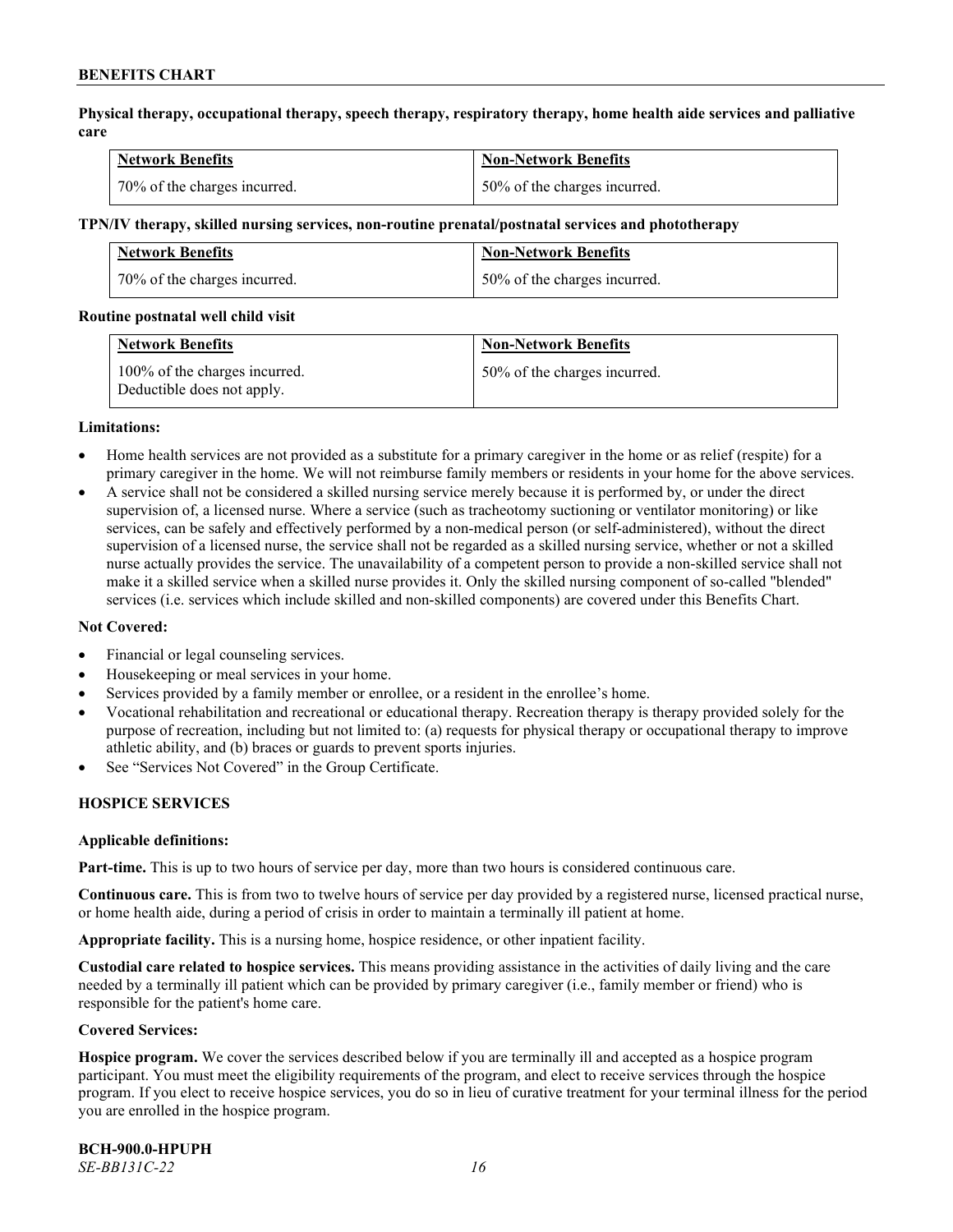**Eligibility:** In order to be eligible to be enrolled in the hospice program, you must: (1) be a terminally ill patient (prognosis of six months or less); (2) have chosen a palliative treatment focus (i.e., emphasizing comfort and supportive services rather than treatment attempting to cure the disease or condition); and (3) continue to meet the terminally ill prognosis as reviewed by our medical director or his or her designee over the course of care. You may withdraw from the hospice program at any time.

**Eligible services:** Hospice services include the following services provided in accordance with an approved hospice treatment plan.

- Inpatient services: We cover inpatient services in a hospice facility.
- Home health services:
	- o Part-time care provided in your home by an interdisciplinary hospice team (which may include a physician, nurse, social worker, and spiritual counselor) and medically necessary home health services are covered.
	- o One or more periods of continuous care in your home or in a setting which provides day care for pain or symptom management, when medically necessary, will be covered.
- Other services:
	- Respite care is covered for care in your home or in an appropriate facility, to give your primary caregivers (i.e., family members or friends) rest and/or relief when necessary in order to maintain a terminally ill patient at home.
	- o Medically necessary medications for pain and symptom management.
	- o Semi-electric hospital beds and other durable medical equipment are covered.
	- o Emergency and non-emergency care is covered.

| <b>Network Benefits</b>      | Non-Network Benefits         |
|------------------------------|------------------------------|
| 70% of the charges incurred. | 50% of the charges incurred. |

Respite care is limited to five episodes, up to five days per episode. Inpatient hospice services are limited to 15 days per lifetime.

# **Not Covered:**

- Financial or legal counseling services.
- Housekeeping or meal services in your home.
- Custodial or maintenance care related to hospice services, whether provided in the home or in a nursing home.
- Any service not specifically described as covered services under this hospice services benefits.
- Any services provided by members of your family or residents in your home.
- See "Services Not Covered" in the Group Certificate.

# **HOSPITAL AND SKILLED NURSING FACILITY SERVICES**

#### **Covered Services:**

We cover services as described below.

#### **Medical or surgical hospital services**

**Inpatient hospital services:** We cover the following medical or surgical services, for the treatment of acute illness or injury, which require the level of care only provided in an acute care facility. These services must be authorized by a physician.

Inpatient hospital services include: room and board; the use of operating or maternity delivery rooms; intensive care facilities; newborn nursery facilities; general nursing care, anesthesia, laboratory and diagnostic imaging services, reconstructive surgery, radiation therapy, physical therapy, prescription drugs or other medications administered during treatment, blood and blood products (unless replaced), and blood derivatives, and other diagnostic or treatment related hospital services; physician and other professional medical and surgical services provided while in the hospital, including gender confirmation surgery that meets medical coverage criteria.

Services for items for personal convenience, such as television rental, are not covered.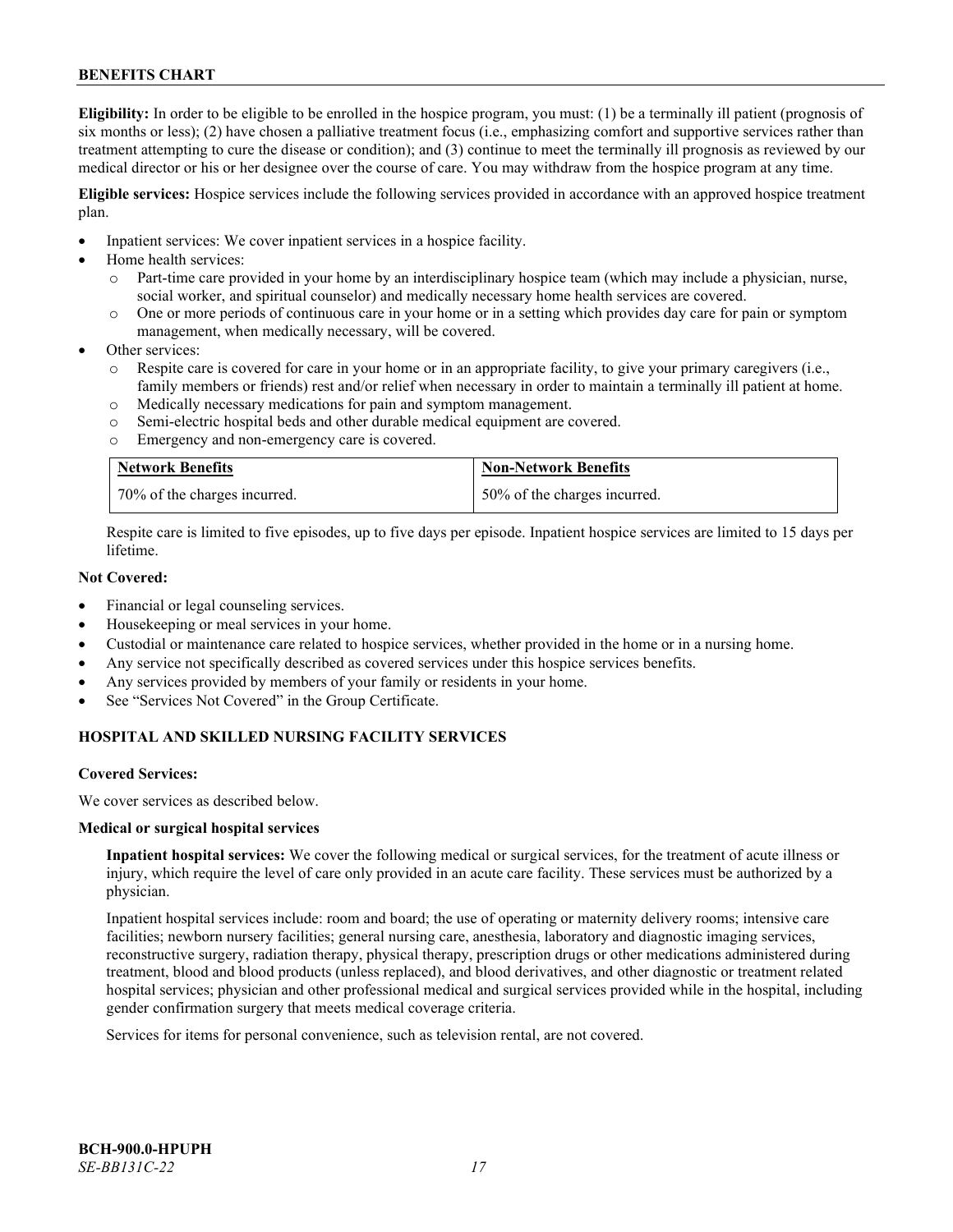Group health plans and health insurance issuers generally may not, under Federal law, restrict benefits for any hospital length of stay in connection with childbirth for the mother of newborn child to less than 48 hours following a vaginal delivery, or less than 96 hours following a caesarean section, excluding day of delivery. However, Federal law generally does not prohibit the mother's or newborn's attending provider, after consulting with the mother, from discharging the mother or her newborn earlier than 48 hours (or 96 hours as applicable). In any case plans and issuers may not, under Federal law, require that a provider obtain authorization from the plan or the insurance issuer for prescribing a length of stay not in excess of 48 hours (or 96 hours). A post-discharge follow-up visit is covered under the "Home Health Services" section under "Routine postnatal well child visit".

| <b>Network Benefits</b>      | <b>Non-Network Benefits</b>  |
|------------------------------|------------------------------|
| 70% of the charges incurred. | 50% of the charges incurred. |

Each insured's admission or confinement, including that of a newborn child, is separate and distinct from the admission or confinement of any other insured.

**Outpatient hospital, ambulatory care or surgical facility services:** We cover the following medical and surgical services, for diagnosis or treatment of illness or injury on an outpatient basis. These services must be authorized by a physician.

Outpatient services include: use of operating rooms, maternity delivery rooms or other outpatient departments, rooms or facilities; and the following outpatient services: general nursing care, anesthesia, laboratory and diagnostic imaging services, reconstructive surgery, dialysis, radiation therapy, physical therapy, drugs administered during treatment, blood and blood products (unless replaced), and blood derivatives, and other diagnostic or treatment related outpatient services; physician and other professional medical and surgical services provided while an outpatient, including gender confirmation surgery that meets medical coverage criteria.

To see the benefit level for diagnostic imaging services, laboratory services and physical therapy, see the benefits under diagnostic imaging services, laboratory services and physical therapy.

| <b>Network Benefits</b>      | <b>Non-Network Benefits</b>  |
|------------------------------|------------------------------|
| 70% of the charges incurred. | 50% of the charges incurred. |

**Skilled nursing facility care:** We cover room and board, daily skilled nursing and related ancillary services for post-acute treatment and rehabilitative care of illness or injury that meets medical coverage criteria. We also cover the costs of skilled nursing care in a hospital if the level of care needed by the insured has been reclassified from acute care to skilled nursing care and no designated skilled nursing care beds or swing beds are available in the hospital or in another hospital or health care facility within a thirty-mile radius of the hospital.

| Network Benefits             | <b>Non-Network Benefits</b>  |
|------------------------------|------------------------------|
| 70% of the charges incurred. | 50% of the charges incurred. |

# **Not Covered:**

- Services for items for personal convenience, such as television rental, are not covered.
- See "Services Not Covered" in the Group Certificate.

# **INFERTILITY DIAGNOSIS**

#### **Covered Services:**

We cover the diagnosis of infertility. These services include diagnostic procedures and tests provided in connection with an infertility evaluation, office visits and consultations to diagnose infertility.

| <b>Network Benefits</b>      | <b>Non-Network Benefits</b>  |
|------------------------------|------------------------------|
| 70% of the charges incurred. | 50% of the charges incurred. |

Coverage is limited to office visits and consultations to diagnose infertility. Treatment is not covered.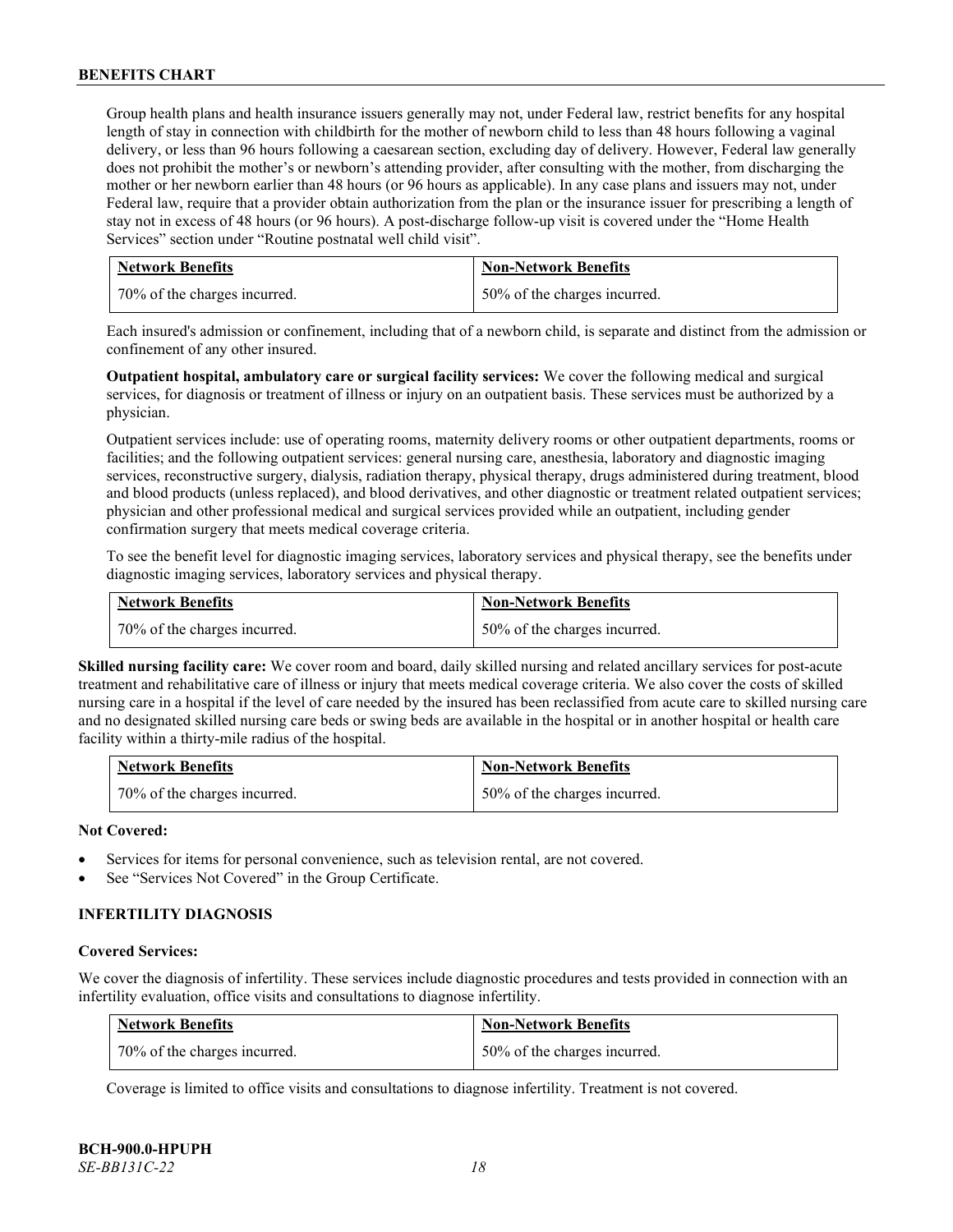# **Not Covered:**

- Infertility/fertility treatment, including but not limited to, office visits, laboratory services, diagnostic imaging services and fertility drugs; reversal of sterilization; and sperm, ova or embryo acquisition, retrieval or storage; however, we cover office visits and consultations to diagnose infertility.
- Services related to the establishment of surrogate pregnancy and fees for a surrogate. However, pregnancy and maternity services are covered for an insured under this Benefits Chart, including a surrogate pregnancy.
- See "Services Not Covered" in the Group Certificate.

# **LABORATORY SERVICES**

### **Covered Services:**

We cover laboratory tests when ordered by a provider and provided in a clinic or outpatient hospital facility (to see the benefit level for inpatient hospital or skilled nursing facility services, see benefits under Inpatient Hospital and Skilled Nursing Facility Services).

#### **Prostate-specific antigen (PSA) testing**

| Network Benefits             | Non-Network Benefits          |
|------------------------------|-------------------------------|
| 70% of the charges incurred. | 150% of the charges incurred. |

#### **All other laboratory services**

#### **Services for illness or Injury**

| Network Benefits             | <b>Non-Network Benefits</b>  |
|------------------------------|------------------------------|
| 70% of the charges incurred. | 50% of the charges incurred. |

#### **Preventive services**

Laboratory services associated with preventive services are covered at the benefit level shown in the "Preventive Services" section of this Benefits Chart.

# **Not Covered:**

See "Services Not Covered" in the Group Certificate.

# **MASTECTOMY RECONSTRUCTION BENEFIT**

#### **Covered Services:**

We cover reconstruction of the breast on which the mastectomy has been performed; surgery and reconstruction of the other breast to produce symmetrical appearance, and prostheses and physical complications of all stages of mastectomy, including lymphedemas.

| <b>Network Benefits</b>                              | <b>Non-Network Benefits</b>                           |
|------------------------------------------------------|-------------------------------------------------------|
| Coverage level is same as corresponding Network      | Coverage level is same as corresponding Non-Network   |
| Benefits, depending on type of service provided such | Benefits, depending on type of service provided, such |
| as Office Visits for Illness or Injury, Inpatient or | as Office Visits for Illness or Injury, Inpatient or  |
| Outpatient Hospital Services.                        | Outpatient Hospital Services.                         |

#### **Not Covered:**

See "Services Not Covered" in the Group Certificate.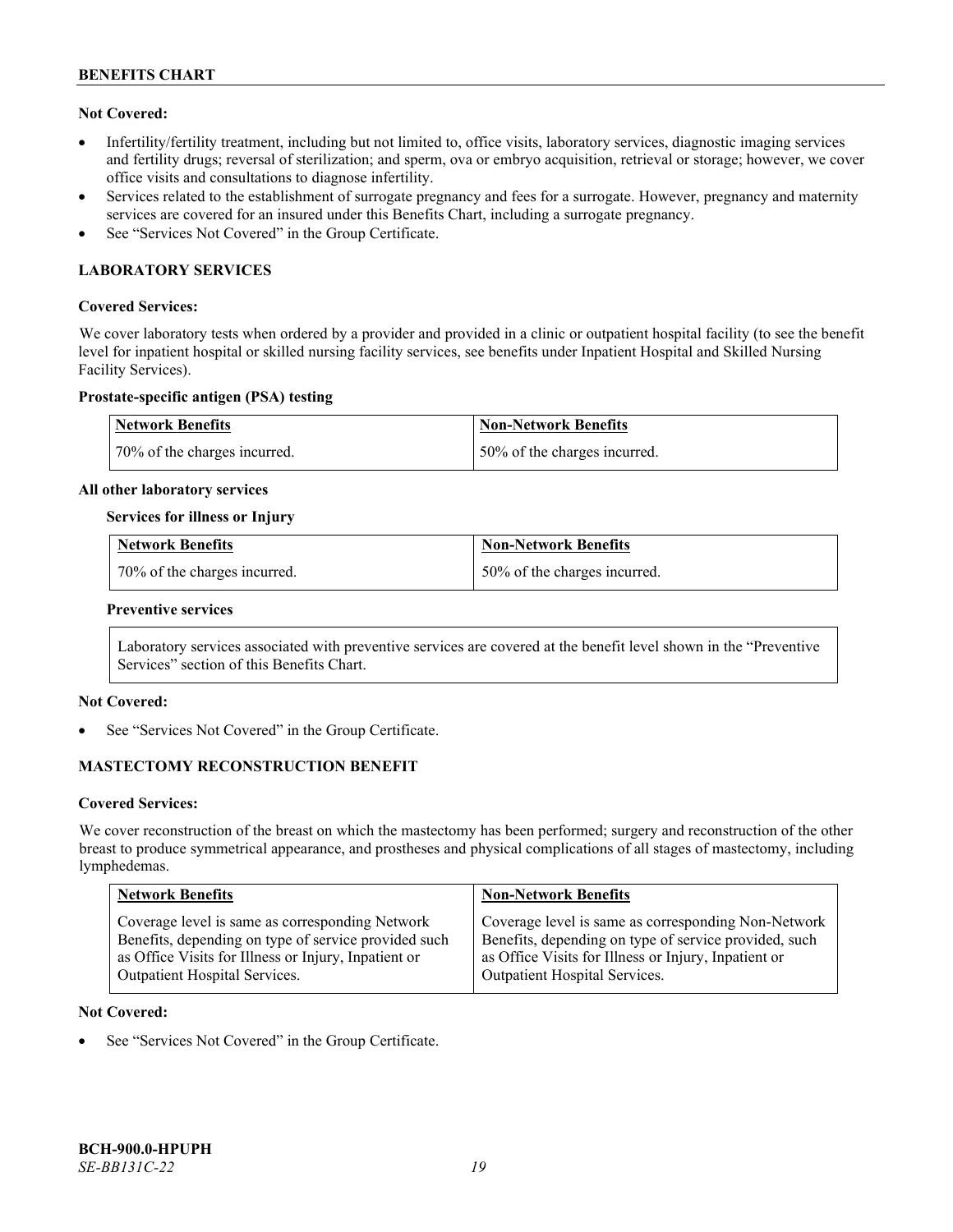# **MEDICATION THERAPY DISEASE MANAGEMENT PROGRAM**

# **Covered Services:**

If you meet our criteria for coverage, you may qualify for our medication therapy disease management program.

The program covers consultations with a designated pharmacist.

Covered services are based on established medical policies, which are subject to periodic review and modification by the medical directors. These medical policies (medical coverage criteria) are available by logging on to your account at [HealthPartnersUnityPointHealth.com](https://www.healthpartnersunitypointhealth.com/) or by calling Member Services.

| <b>Network Benefits</b>                                     | <b>Non-Network Benefits</b> |
|-------------------------------------------------------------|-----------------------------|
| 100% of the charges incurred.<br>Deductible does not apply. | No coverage.                |

#### **Not Covered:**

See "Services Not Covered" in the Group Certificate.

# **OFFICE VISITS FOR ILLNESS OR INJURY**

#### **Covered Services:**

We cover the following when medically necessary: professional medical and surgical services and related supplies, including biofeedback, of physicians and other health care providers; obstetric/gynecological (OB/GYN) services, blood and blood products (unless replaced) and blood derivatives.

We cover diagnosis and treatment of illness or injury to the eyes. Where contact or eyeglass lenses are prescribed as medically necessary for the post-operative treatment of cataracts or for the treatment of aphakia, acute or chronic corneal pathology, or keratoconus, we cover the initial evaluation, lenses and fitting. Insureds must pay for lens replacement beyond the initial pair.

We cover allergy testing based on established medical policies.

Services received via video, e-visits or telephone are covered under the "Telehealth/Telemedicine Services" section of this Benefits Chart.

# **Office visits**

| <b>Network Benefits</b>      | <b>Non-Network Benefits</b>  |
|------------------------------|------------------------------|
| 70% of the charges incurred. | 50% of the charges incurred. |

#### **Convenience clinics**

| <b>Network Benefits</b>      | <b>Non-Network Benefits</b>  |
|------------------------------|------------------------------|
| 70% of the charges incurred. | 50% of the charges incurred. |

#### **Injections administered in a physician's office, other than immunizations**

#### **Allergy injections**

| <b>Network Benefits</b>      | <b>Non-Network Benefits</b>  |
|------------------------------|------------------------------|
| 70% of the charges incurred. | 50% of the charges incurred. |

#### **All other injections**

| <b>Network Benefits</b>      | <b>Non-Network Benefits</b>  |
|------------------------------|------------------------------|
| 70% of the charges incurred. | 50% of the charges incurred. |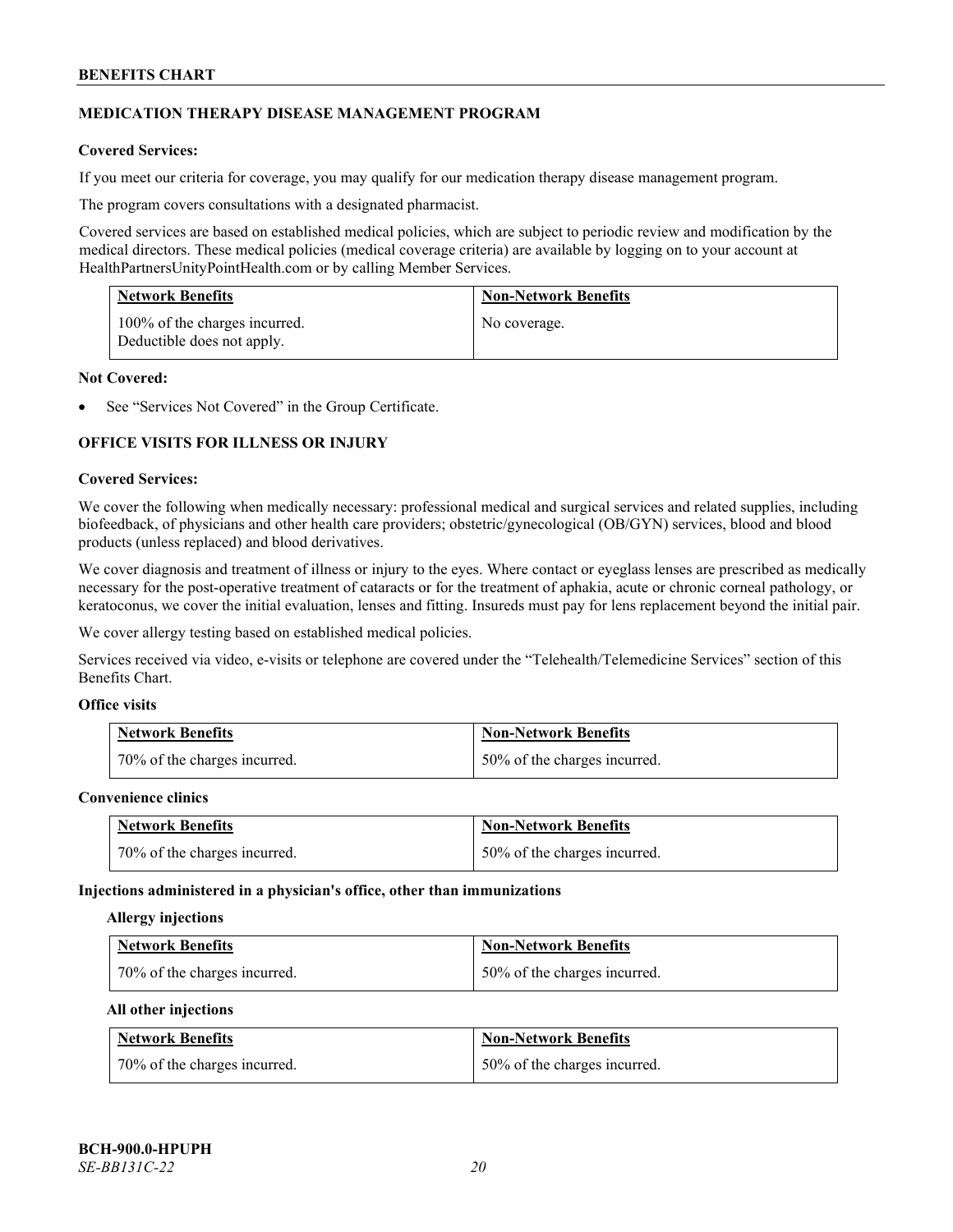# **Not Covered:**

- Court ordered treatment.
- See "Services Not Covered" in the Group Certificate.

# **PEDIATRIC EYEWEAR**

# **Covered Services:**

We cover pediatric eyewear for children.

Routine eye exams are covered under the "Preventive Services" section of this Benefits Chart.

| <b>Network Benefits</b>      | <b>Non-Network Benefits</b> |
|------------------------------|-----------------------------|
| 70% of the charges incurred. | No coverage.                |

# **Limitations:**

- Coverage under this provision will continue until the end of the month in which the child turns age 19.
- Limited to one of the following per calendar year:
	- o one pair of eyeglasses, including one set of prescription lenses, frames from our designated eyewear collection, and anti-scratch coating; or
	- o one pair of non-disposable contact lenses; or
	- a one-year supply of disposable contact lenses.
- Contact lens fittings are limited to two per calendar year.

# **Not Covered:**

- Frames that are not included in our designated eyewear collection. However, one pair of lenses will be covered if an insured chooses frames outside our designated eyewear collection.
- More than one pair of lenses or frames or non-disposable contacts per calendar year, regardless of the reason. This includes replacement of eyeglasses or contact lenses due to loss, breakage, theft, or change in prescription.
- Safety glasses or goggles for sports or vocational reasons.
- Upgrades including, but not limited to, UV protection and no-line multifocal lenses.
- See "Services Not Covered" in the Group Certificate.

# **PHYSICAL THERAPY, OCCUPATIONAL THERAPY AND SPEECH THERAPY**

# **Covered Services:**

We cover the following physical therapy, occupational therapy and speech therapy services:

- Medically necessary rehabilitative care to correct the effects of illness or injury.
- Habilitative care rendered for congenital, developmental or medical conditions which have significantly limited the successful initiation of normal speech and normal motor development.

Massage therapy which is performed in conjunction with other treatment/modalities by a physical or occupational therapist, is part of a prescribed treatment plan and is not billed separately is covered.

We cover services provided in a clinic. We also cover physical therapy provided in an outpatient hospital facility. To see the benefit level for inpatient hospital or skilled nursing facility services, see benefits under the "Inpatient Hospital and Skilled Nursing Facility Services" section in this Benefits Chart.

# **Rehabilitative care**

| <b>Network Benefits</b>      | <b>Non-Network Benefits</b>  |
|------------------------------|------------------------------|
| 70% of the charges incurred. | 50% of the charges incurred. |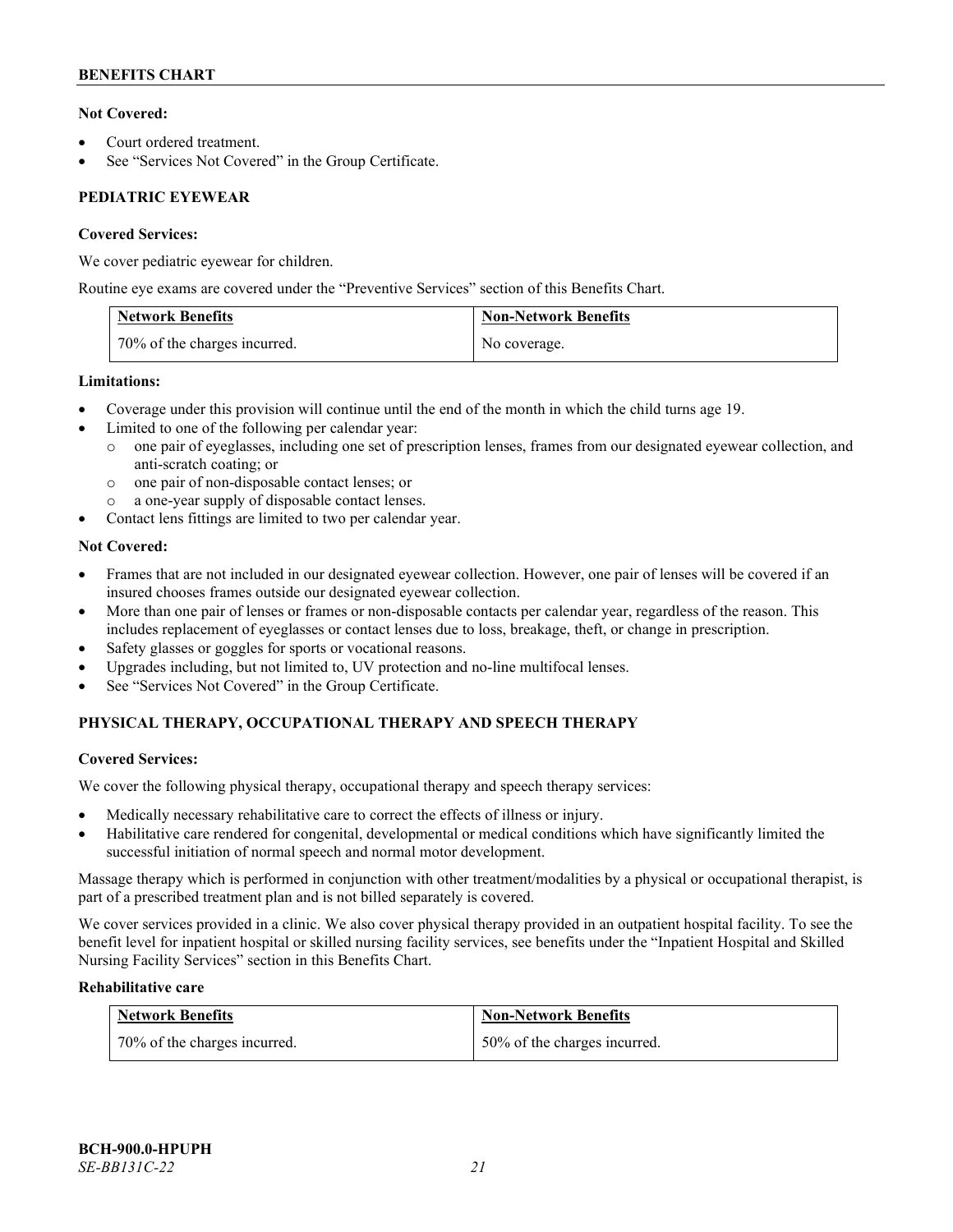### **Habilitative care**

| <b>Network Benefits</b>      | <b>Non-Network Benefits</b>  |
|------------------------------|------------------------------|
| 70% of the charges incurred. | 50% of the charges incurred. |

### **Not Covered:**

- Massage therapy for the purpose of comfort or convenience of the insured.
- See "Services Not Covered" in the Group Certificate.

# **PRE-DIABETES DISEASE MANAGEMENT PROGRAM**

#### **Covered Services:**

If you meet our criteria for coverage, you may qualify for the Pre-diabetes Disease Management program through Omada Health. The program covers group health coaching which focuses on weight loss, exercise, behavior modification and health education at select locations determined by the plan.

| Network Benefits                                            | <b>Non-Network Benefits</b> |
|-------------------------------------------------------------|-----------------------------|
| 100% of the charges incurred.<br>Deductible does not apply. | Not applicable.             |

#### **Not Covered:**

See "Services Not Covered" in the Group Certificate.

# **PRESCRIPTION DRUG SERVICES**

#### **Covered Services:**

We cover prescription drugs and medications, which can be self-administered or are administered in a physician's office. We cover off-label use of formulary drugs to treat cancer if the drug is recognized for the treatment of cancer in an authoritative compendia used by the Medicare program and when an appropriate level of evidence or medical necessity is met.

#### **For Network Benefits, drugs and medications must be obtained at a Network Pharmacy.**

**If a copayment is required, you must pay one copayment for each 31-day supply, or portion thereof, unless otherwise indicated below.**

# **Outpatient drugs (except as specified below)**

# **Drugs on the Preventive Drug List**

| <b>Network Benefits</b>                                                                                                                        | <b>Non-Network Benefits</b>  |
|------------------------------------------------------------------------------------------------------------------------------------------------|------------------------------|
| Generic formulary drugs from the Preventive Drug List<br>are covered at 100% of the charges incurred.                                          | 50% of the charges incurred. |
| Brand name formulary drugs from the Preventive Drug<br>List are covered at 100% of the charges incurred,<br>subject to your copayment of \$60. |                              |
| In no event will your cost for a formulary insulin drug<br>exceed \$25.                                                                        |                              |
| Deductible does not apply.                                                                                                                     |                              |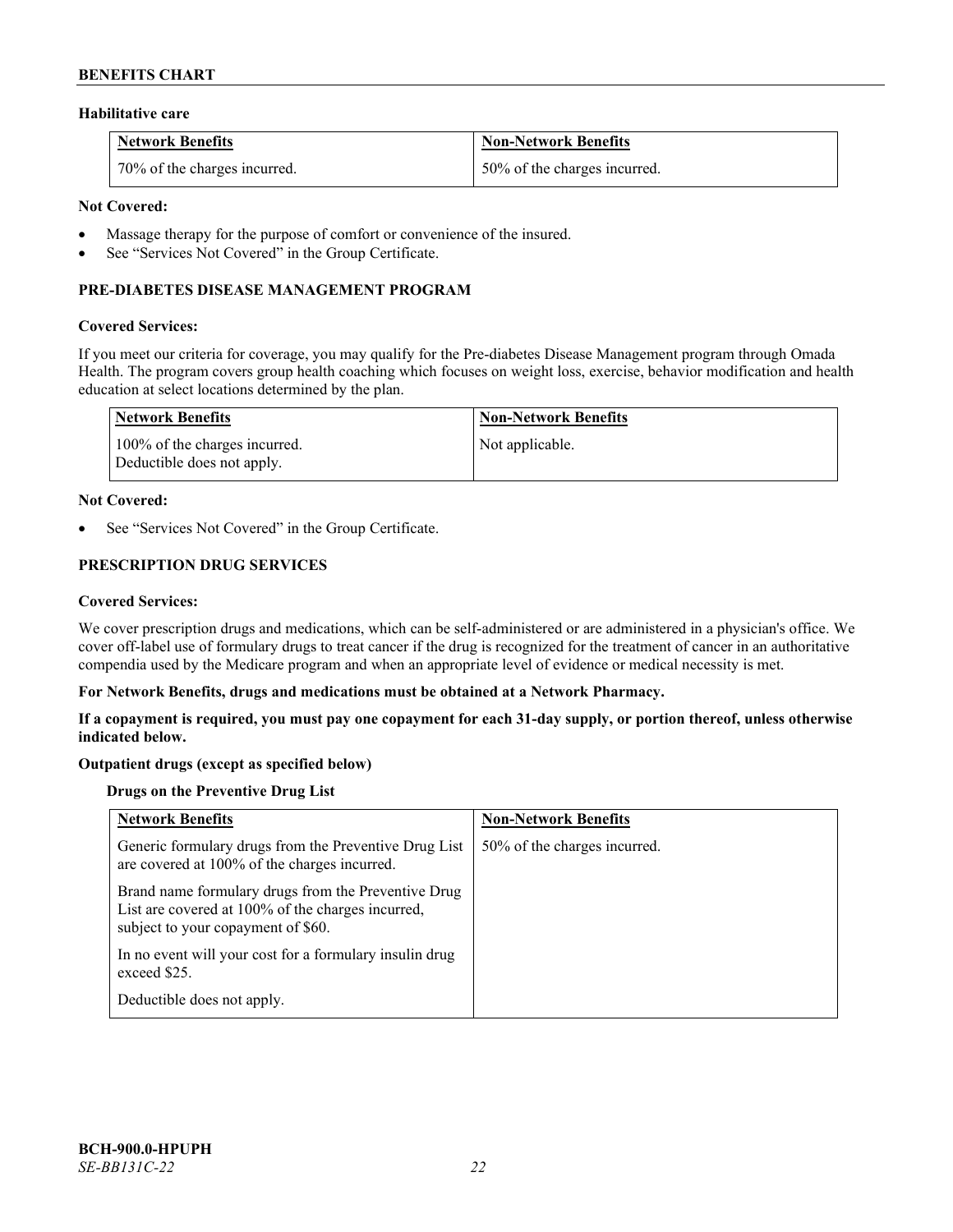# **All other drugs**

| <b>Network Benefits</b>                                                  | <b>Non-Network Benefits</b>  |
|--------------------------------------------------------------------------|------------------------------|
| All other formulary drugs are covered at 70% of the<br>charges incurred. | 50% of the charges incurred. |
| Non-formulary drugs are covered at 50% of the<br>charges incurred.       |                              |
| Deductible applies.                                                      |                              |

# **Mail order drugs**

| <b>Network Benefits</b>                                                                                                                                                                                                                               | <b>Non-Network Benefits</b>                                                                                                |
|-------------------------------------------------------------------------------------------------------------------------------------------------------------------------------------------------------------------------------------------------------|----------------------------------------------------------------------------------------------------------------------------|
| For your convenience, you may also get up to a 93-day<br>supply of outpatient prescription drugs that can be self-<br>administered through the designated mail order service.<br>Specialty drugs are not available through the mail order<br>service. | Mail order drugs are only available through the<br>designated mail order service.<br>See Network mail order drugs benefit. |

# **Specialty drugs that are self-administered**

| <b>Network Benefits</b>                                                                                                                    | <b>Non-Network Benefits</b> |
|--------------------------------------------------------------------------------------------------------------------------------------------|-----------------------------|
| 70% of the charges incurred.                                                                                                               | No coverage.                |
| For Network Benefits, specialty drugs are limited to<br>drugs on the specialty drug list and must be obtained<br>from a designated vendor. |                             |

# **Drugs for treatment of growth deficiency**

| <b>Network Benefits</b>                                                                                                                            | <b>Non-Network Benefits</b>  |
|----------------------------------------------------------------------------------------------------------------------------------------------------|------------------------------|
| 70% of the charges incurred.                                                                                                                       | 50% of the charges incurred. |
| For Network Benefits, growth deficiency drugs are<br>limited to drugs on the specialty drug list and must be<br>obtained from a designated vendor. |                              |

**Tobacco cessation drugs are covered for all FDA-approved tobacco cessation drugs (including over-the-counter drugs) for a minimum of 90 days.** Must be prescribed by a physician or legally authorized health care provider and purchased at a pharmacy.

| <b>Network Benefits</b>                                     | <b>Non-Network Benefits</b>  |
|-------------------------------------------------------------|------------------------------|
| 100% of the charges incurred.<br>Deductible does not apply. | 50% of the charges incurred. |

# **Contraceptive drugs**

| <b>Network Benefits</b>                                                                                                                                         | <b>Non-Network Benefits</b>  |
|-----------------------------------------------------------------------------------------------------------------------------------------------------------------|------------------------------|
| 100% of the charges incurred for formulary drugs.<br>Deductible does not apply.                                                                                 | 50% of the charges incurred. |
| If a physician requests that a non-formulary<br>contraceptive drug be dispensed as written, the drug<br>will be covered at 100%, not subject to the deductible. |                              |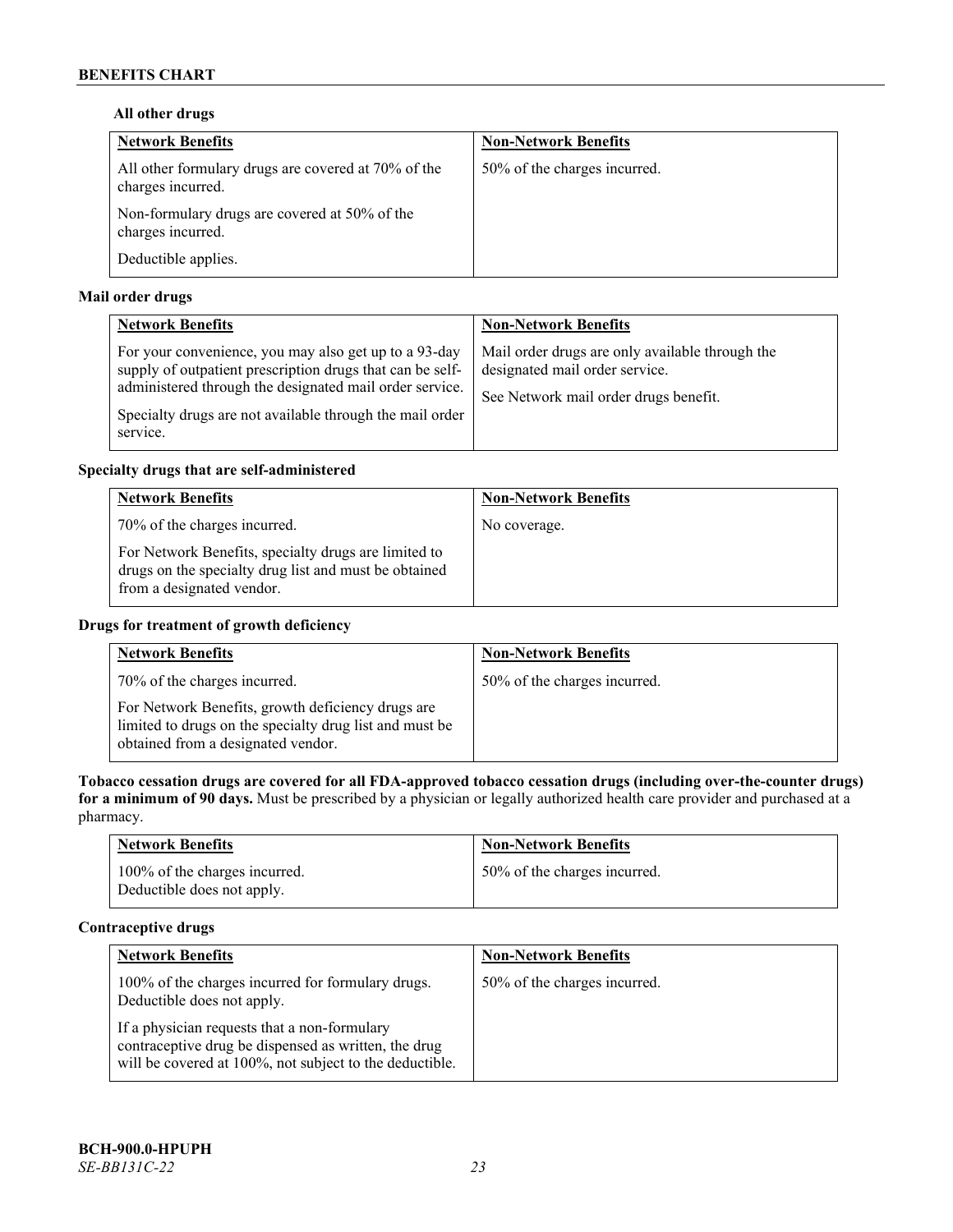**ACA preventive medications.** We cover preventive medications currently recommended by USPSTF with an A or B rating if they are prescribed by your medical provider and they are listed on our Commercial ACA Preventive Drug List. Preventive medications are subject to periodic review and modification. Changes would be effective in accordance with the federal rules and reflected in our current medical coverage criteria for preventive care services.

| <b>Network Benefits</b>                                     | <b>Non-Network Benefits</b>  |
|-------------------------------------------------------------|------------------------------|
| 100% of the charges incurred.<br>Deductible does not apply. | 50% of the charges incurred. |

#### **Limitations:**

- Certain drugs may require prior authorization as indicated on the formulary. We may require prior authorization for the drug and also the site where the drug will be provided. Certain drugs are subject to our utilization review process and quantity limits as indicated on our formulary.
- Certain non-formulary drugs require prior authorization. In addition, certain drugs may be subject to any quantity limits applied as part of our trial program. The trial drug program applies to new prescriptions for certain drugs which have high toxicity, low tolerance, high costs and/or high potential for waste. Trial drugs are indicated on the formulary and/or the specialty drug list. Your first fill of a trial drug may be limited to less than a month supply. If the drug is well tolerated and effective, you will receive the remainder of your first month supply.
- If an insured requests a brand name drug when there is a generic equivalent, the brand name drug will be covered up to the charge that would apply to the generic drug, minus any required copayment. If a physician requests that a brand name drug be dispensed as written, the drug will be paid at the non-formulary benefit.
- We may require insureds to try over-the-counter (OTC) drug alternatives before approving more costly formulary prescription drugs.
- Unless otherwise specified in the "Prescription Drug Services" section, you may receive up to a 31-day supply per prescription.
- A 93-day supply will be covered and dispensed only at pharmacies that participate in our extended day supply program.
- New prescriptions to treat certain chronic conditions are limited to a 31-day supply.
- No more than a 31-day supply of specialty drugs will be covered and dispensed at a time, unless it is a manufacturer supplied drug that cannot be split that supplies the insured with more than a 31-day supply.

# **Not Covered:**

- Replacement of prescription drugs, medications, equipment and supplies due to loss, damage or theft.
- Nonprescription (over the counter) drugs or medications, including, but not limited to, vitamins, supplements, homeopathic remedies, and non-FDA approved drugs, unless listed on the formulary and prescribed by a physician or legally authorized health care provider under applicable state and federal law. We cover off-label use of drugs to treat cancer as specified in the "Prescription Drug Services" section of this Benefits Chart. This exclusion does not include over-the-counter contraceptives for women as allowed under the Affordable Care Act when the insured obtains a prescription for the item. In addition, if the insured obtains a prescription, this exclusion does not include aspirin to prevent cardiovascular disease for men and women of certain ages; folic acid supplements for women who may become pregnant; fluoride chemoprevention supplements for children without fluoride in their water source; and iron supplements for children ages 6-12 months old who are at risk for anemia.
- All drugs used for sexual dysfunction.
- Fertility drugs.
- Medical cannabis.
- Drugs on the Excluded Drug List. The Excluded Drug List includes select drugs within a therapy class that are not eligible for coverage. This includes drugs that may be excluded for certain indications. The Excluded Drug List is available a[t HealthPartnersUnityPointHealth.com.](https://www.healthpartnersunitypointhealth.com/)
- Drugs that are newly approved by the FDA until they are reviewed and approved by HealthPartners UnityPoint Health Pharmacy and Therapeutics Committee.
- Medical devices approved by the FDA will not be covered under the "Prescription Drug Services" section unless they are on our formulary. Covered medical devices are generally submitted and reimbursed under your medical benefits.
- See "Services Not Covered" in the Group Certificate.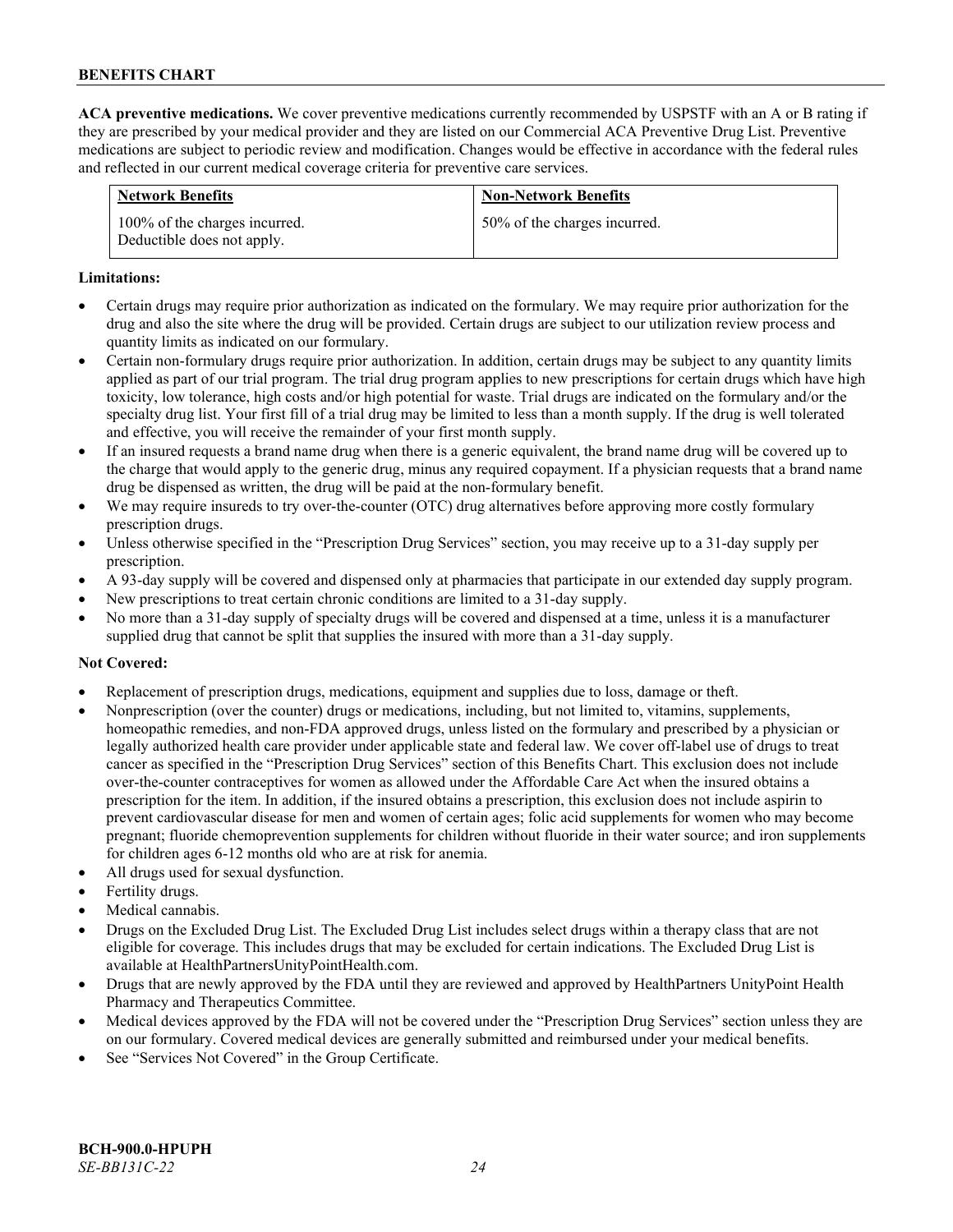# **PREVENTIVE SERVICES**

### **Applicable definitions:**

**Routine preventive services** are routine healthcare services that include screenings, check-ups and counseling to prevent illness, disease or other health problems before symptoms occur.

**Diagnostic services** are services to help a provider understand your symptoms, diagnose illness and decide what treatment may be needed. They may be the same services that are listed as preventive services, but they are being used as diagnostic services. Your provider will determine if these services are preventive or diagnostic. These services are not preventive if received as part of a visit to diagnose, manage or maintain an acute or chronic medical condition, illness or injury. When that occurs, unless otherwise indicated below, standard deductibles, copayments or coinsurance apply.

#### **Covered Services:**

We cover preventive services which meet any of the requirements under the Affordable Care Act (ACA) shown in the bulleted items below. These preventive services are covered at 100% under the network benefits with no deductible, copayments or coinsurance. If a preventive service is not required by the ACA and it is covered at a lower benefit level, it will be specified below. Preventive benefits mandated under the ACA are subject to periodic review and modification. Changes would be effective in accordance with the federal rules. Preventive services mandated by the ACA include:

- Evidence-based items or services that have in effect a rating of A or B in the current recommendations of the United States Preventive Services Task Force with respect to the individual;
- Immunizations for routine use in children, adolescents and adults that have in effect a recommendation from the Advisory Committee on Immunization Practices of the Centers for Disease Control and Prevention with respect to the individual;
- With respect to infants, children and adolescents, evidence-informed preventive care and screenings provided for in comprehensive guidelines supported by the Health Resources and Services Administration; and
- With respect to women, preventive care and screenings provided for in comprehensive guidelines supported by the Health Resources and Services Administration.

Covered services are based on established medical policies, which are subject to periodic review and modification by the medical or dental directors. These medical policies (medical coverage criteria) are available by calling Member Services, or logging on to your account at [HealthPartnersUnityPointHealth.com.](https://www.healthpartnersunitypointhealth.com/)

# **ACA and state mandated preventive services are covered as follows:**

**Routine health exams and periodic health assessments.** A physician or health care provider will counsel you as to how often health assessments are needed based on age, sex and health status. This includes screening and counseling for tobacco use and all FDA approved tobacco cessation medications including over-the-counter drugs (as shown in the "Prescription Drug Services" section).

| <b>Network Benefits</b>                                     | <b>Non-Network Benefits</b>  |
|-------------------------------------------------------------|------------------------------|
| 100% of the charges incurred.<br>Deductible does not apply. | 50% of the charges incurred. |

**Child health supervision services.** This includes pediatric preventive services such as newborn screenings, appropriate immunizations (including HPV immunizations), developmental assessments and laboratory services appropriate to the age of the child from birth to 72 months and appropriate immunizations to age 18.

| <b>Network Benefits</b>                                     | <b>Non-Network Benefits</b>  |
|-------------------------------------------------------------|------------------------------|
| 100% of the charges incurred.<br>Deductible does not apply. | 50% of the charges incurred. |

#### **Routine prenatal care and exams**

| <b>Network Benefits</b>                                     | <b>Non-Network Benefits</b>  |
|-------------------------------------------------------------|------------------------------|
| 100% of the charges incurred.<br>Deductible does not apply. | 50% of the charges incurred. |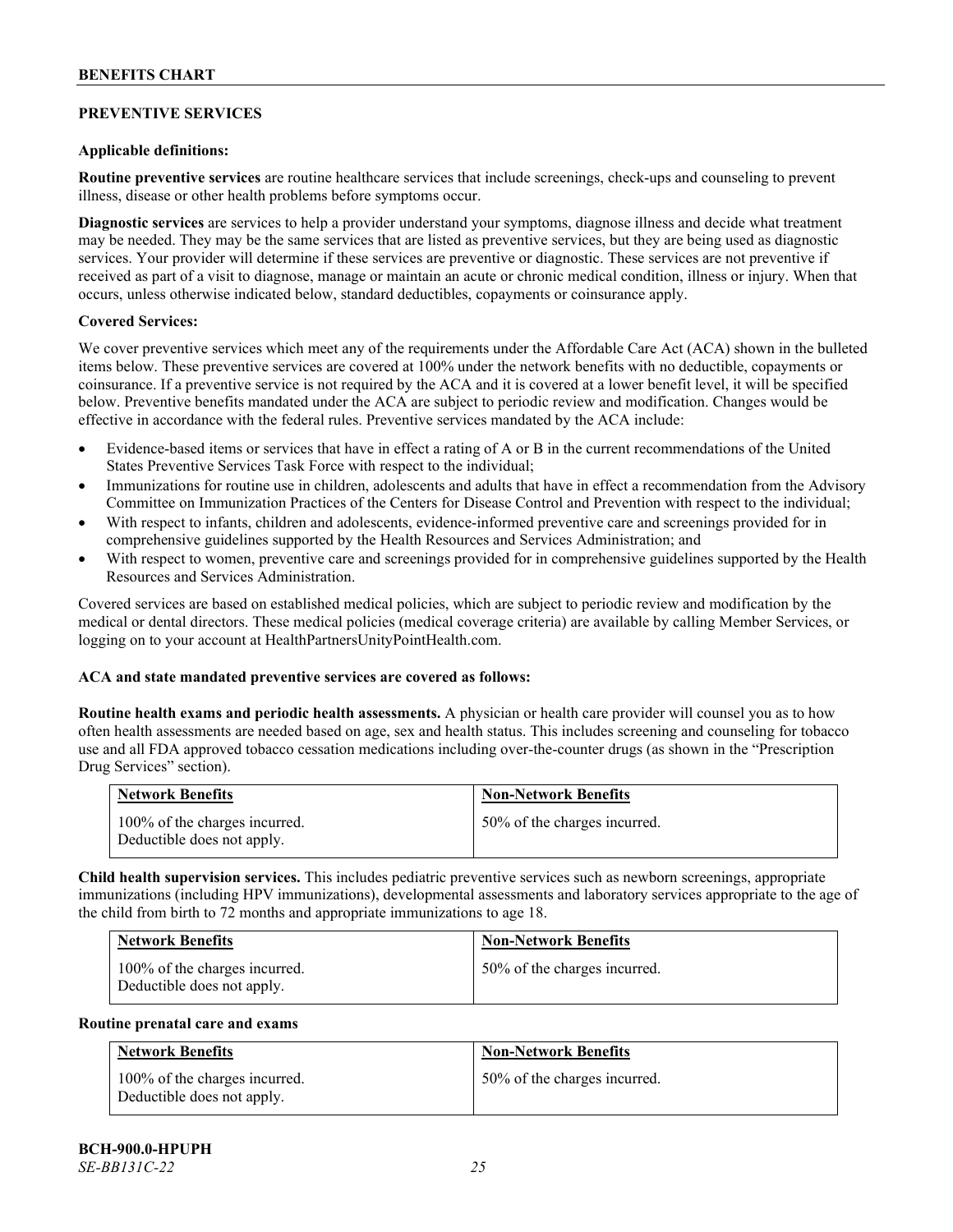**Routine postnatal care.** This includes health exams, assessments, education and counseling relating to the period immediately after childbirth.

| <b>Network Benefits</b>                                     | <b>Non-Network Benefits</b>  |
|-------------------------------------------------------------|------------------------------|
| 100% of the charges incurred.<br>Deductible does not apply. | 50% of the charges incurred. |

**Routine screening procedures for cancer.** This includes colorectal screening or other cancer screenings recommended by the USPSTF with an A or B rating. Women's preventive health services below describe additional routine screening procedures for cancer.

| <b>Network Benefits</b>                                     | <b>Non-Network Benefits</b>  |
|-------------------------------------------------------------|------------------------------|
| 100% of the charges incurred.<br>Deductible does not apply. | 50% of the charges incurred. |

**Professional voluntary family planning services.** This includes services to prevent or delay a pregnancy, including counseling and education. Services must be provided by a licensed provider.

| <b>Network Benefits</b>                                     | <b>Non-Network Benefits</b>  |
|-------------------------------------------------------------|------------------------------|
| 100% of the charges incurred.<br>Deductible does not apply. | 50% of the charges incurred. |

#### **Adult immunizations**

| <b>Network Benefits</b>                                     | <b>Non-Network Benefits</b>  |
|-------------------------------------------------------------|------------------------------|
| 100% of the charges incurred.<br>Deductible does not apply. | 50% of the charges incurred. |

**Women's preventive health services.** This includes mammograms, screenings for cervical cancer (pap smears), breast pumps, human papillomavirus (HPV) testing, counseling for sexually transmitted infections, counseling and screening for human immunodeficiency virus (HIV), and all FDA approved contraceptive methods as prescribed by a doctor, sterilization procedures, education and counseling (see the "Prescription Drug Services" section for coverage of oral contraceptive drugs). For women whose family history is associated with an increased risk for BRCA1 or BRCA2 gene mutations, we cover genetic counseling and BRCA screening without cost sharing, if appropriate and as determined by a physician.

| <b>Network Benefits</b>                                     | <b>Non-Network Benefits</b>  |
|-------------------------------------------------------------|------------------------------|
| 100% of the charges incurred.<br>Deductible does not apply. | 50% of the charges incurred. |

**Obesity screening and management.** We cover obesity screening and counseling for all ages during a routine preventive care exam. If you are age 18 or older and have a body mass index of 30 or more, we also cover intensive obesity management to help you lose weight. Your primary care doctor can coordinate these services.

| <b>Network Benefits</b>                                     | <b>Non-Network Benefits</b>  |
|-------------------------------------------------------------|------------------------------|
| 100% of the charges incurred.<br>Deductible does not apply. | 50% of the charges incurred. |

# **In addition to any ACA or state mandated preventive services referenced above, we cover the following eligible services:**

# **Routine eye and hearing exams**

| <b>Network Benefits</b>                                     | <b>Non-Network Benefits</b>  |
|-------------------------------------------------------------|------------------------------|
| 100% of the charges incurred.<br>Deductible does not apply. | 50% of the charges incurred. |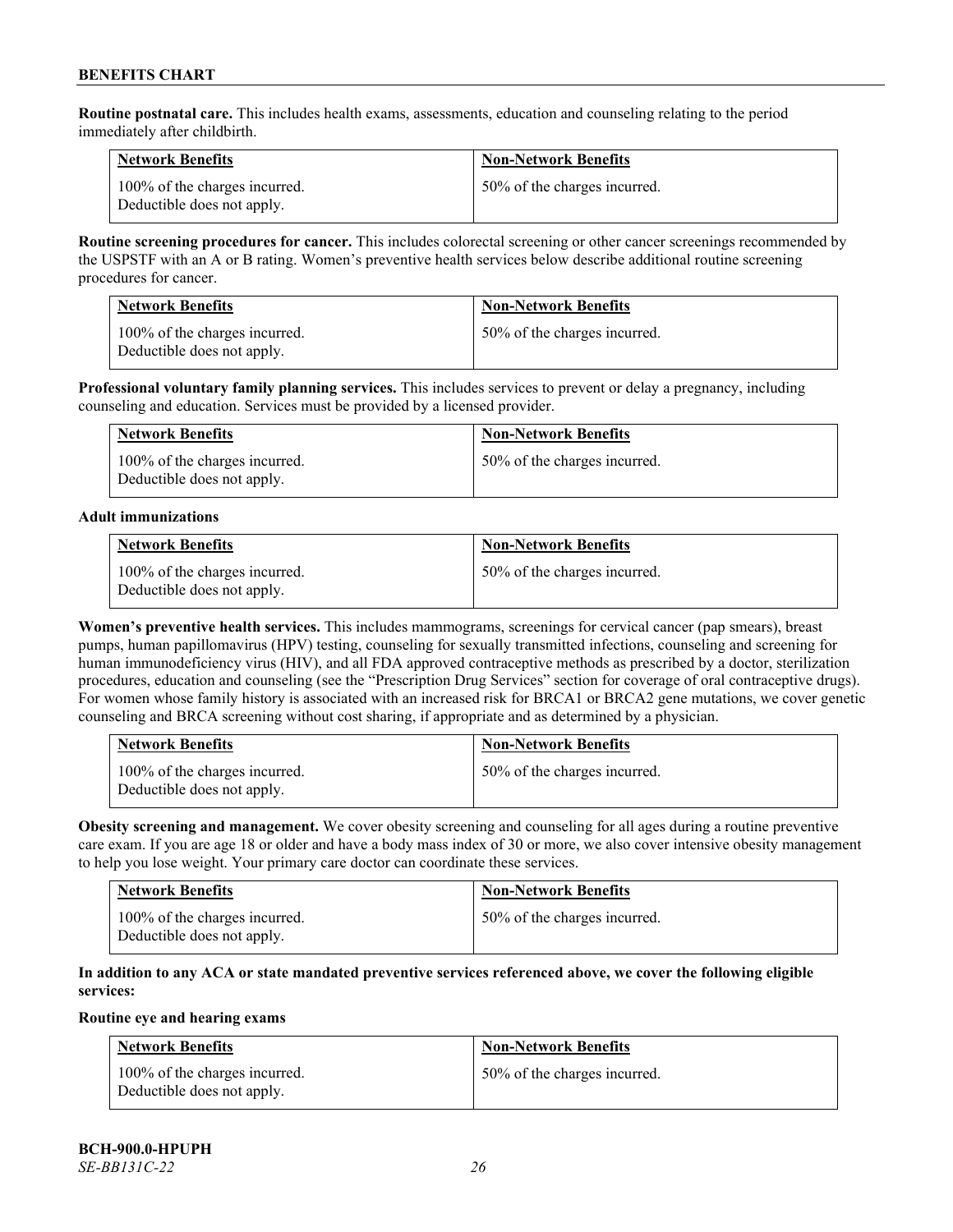**Ovarian cancer surveillance tests for women who are at risk. "At risk for ovarian cancer" means (1) having a family** history that includes any of the following: one or more first-degree or second-degree relatives with ovarian cancer, clusters of female relatives with breast cancer or nonpolyposis colorectal cancer; or (2) testing positive for BRCA1 or BRCA2 mutations. "Surveillance tests for ovarian cancer" means annual screening using: CA-125 serum tumor marker testing, transvaginal ultrasound, pelvic examination or other proven ovarian cancer screening tests currently being evaluated by the federal Food and Drug Administration or by the National Cancer Institute.

| <b>Network Benefits</b>                               | <b>Non-Network Benefits</b>                           |
|-------------------------------------------------------|-------------------------------------------------------|
| Coverage level is same as corresponding Network       | Coverage level is same as corresponding Non-Network   |
| Benefits, depending on type of service provided, such | Benefits, depending on type of service provided, such |
| as Diagnostic Imaging Services, Laboratory Services   | as Diagnostic Imaging Services, Laboratory Services   |
| Office Visits for Illness or Injury or Preventive     | Office Visits for Illness or Injury or Preventive     |
| Services.                                             | Services.                                             |

#### **Peak flow meters for insureds diagnosed with asthma. Must be prescribed by a licensed provider.**

| <b>Network Benefits</b>                                     | <b>Non-Network Benefits</b>  |
|-------------------------------------------------------------|------------------------------|
| 100% of the charges incurred.<br>Deductible does not apply. | 50% of the charges incurred. |

**Glucose meters prescribed by a licensed provider** (other than continuous glucose monitoring systems which are covered under the "Diabetic Equipment and Supplies" section in this Benefits Chart)

| <b>Network Benefits</b>                                                                        | <b>Non-Network Benefits</b>  |
|------------------------------------------------------------------------------------------------|------------------------------|
| 100% of the charges incurred.<br>Deductible does not apply.                                    | 50% of the charges incurred. |
| Glucose meters are limited to meters on the formulary<br>and must be obtained from a pharmacy. |                              |

### **Retinopathy screening for insureds diagnosed with diabetes**

| <b>Network Benefits</b>                                     | <b>Non-Network Benefits</b>  |
|-------------------------------------------------------------|------------------------------|
| 100% of the charges incurred.<br>Deductible does not apply. | 50% of the charges incurred. |

#### **Hemoglobin A1C testing for insureds diagnosed with diabetes**

| <b>Network Benefits</b>                                     | <b>Non-Network Benefits</b>  |
|-------------------------------------------------------------|------------------------------|
| 100% of the charges incurred.<br>Deductible does not apply. | 50% of the charges incurred. |

# **International normalized ratio (INR) testing for insureds diagnosed with liver disease and/or bleeding disorders**

| <b>Network Benefits</b>                                     | <b>Non-Network Benefits</b>  |
|-------------------------------------------------------------|------------------------------|
| 100% of the charges incurred.<br>Deductible does not apply. | 50% of the charges incurred. |

#### **Low-density lipoprotein (LDL) testing for insureds diagnosed with heart disease**

| <b>Network Benefits</b>                                     | <b>Non-Network Benefits</b>  |
|-------------------------------------------------------------|------------------------------|
| 100% of the charges incurred.<br>Deductible does not apply. | 50% of the charges incurred. |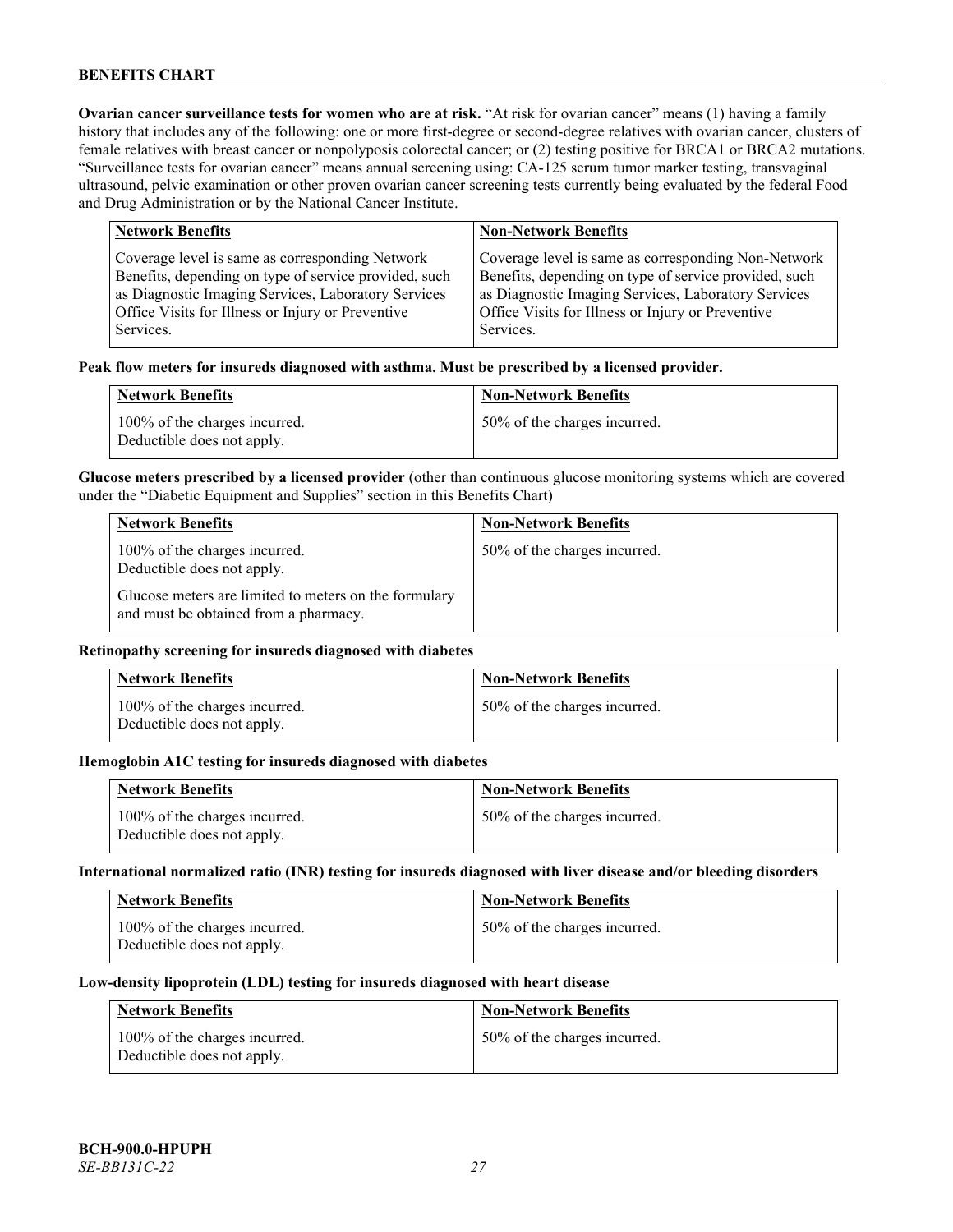### **Limitations:**

• Services are not preventive if received as part of a visit to diagnose, manage or maintain an acute or chronic medical condition, illness or injury. When that occurs, unless otherwise indicated above, standard deductibles, copayments or coinsurance apply.

#### **Not Covered:**

See "Services Not Covered" in the Group Certificate.

# **TELEHEALTH/TELEMEDICINE SERVICES**

#### **Definitions:**

**Telehealth, telemedicine, or virtual care.** This is a means of communication between a health care professional and a patient. This includes the use of secure electronic information, imaging, and communication technologies, including:

- interactive audio or audio-video
- interactive audio with store-and-forward technology
- chat-based and email-based systems
- physician-to-physician consultation
- patient education
- data transmission
- data interpretation
- digital diagnostics (algorithm-enabled diagnostic support)
- digital therapeutics (the use of personal health devices and sensors, either alone or in combination with conventional drug therapies, for disease prevention and management)

#### Services can be delivered:

Synchronously: the patient and health care professional are engaging with one another at the same time; or Asynchronously: the patient and health care professional engage with each other at different points in time.

**Telephone visits.** Live, synchronous, interactive encounters over the telephone between a patient and a healthcare provider.

**E-visit or chat-based visits.** Asynchronous online or mobile app encounters to discuss a patient's personal health information, vital signs, and other physiologic data or diagnostic images. The healthcare provider reviews and delivers a consultation, diagnosis, prescription or treatment plan after reviewing the patient's visit information.

**UnityPoint Health Virtual Care:** This is a virtual consult that you may use to receive a diagnosis and treatment for a variety of medical issues through secure video on your computer or phone. You may access the Virtual Care website at [unitypointvirtualcare.org.](https://unitypointvirtualcare.org/landing.htm)

**Virtuwell®.** This is an online service for you to receive a diagnosis and treatment for certain conditions, such as a cold, flu, ear pain and sinus infections. You may access the Virtuwell website at [Virtuwell.com.](https://www.virtuwell.com/)

**Video visits.** Live, synchronous, interactive encounters using secure web-based video between a patient and a healthcare provider.

#### **Covered Services:**

The Plan covers the following methods of receiving care for services that would be eligible under the Plan if the service were provided in person.

#### **Scheduled telephone visits**

| Network Benefits             | <b>Non-Network Benefits</b>  |
|------------------------------|------------------------------|
| 70% of the charges incurred. | 50% of the charges incurred. |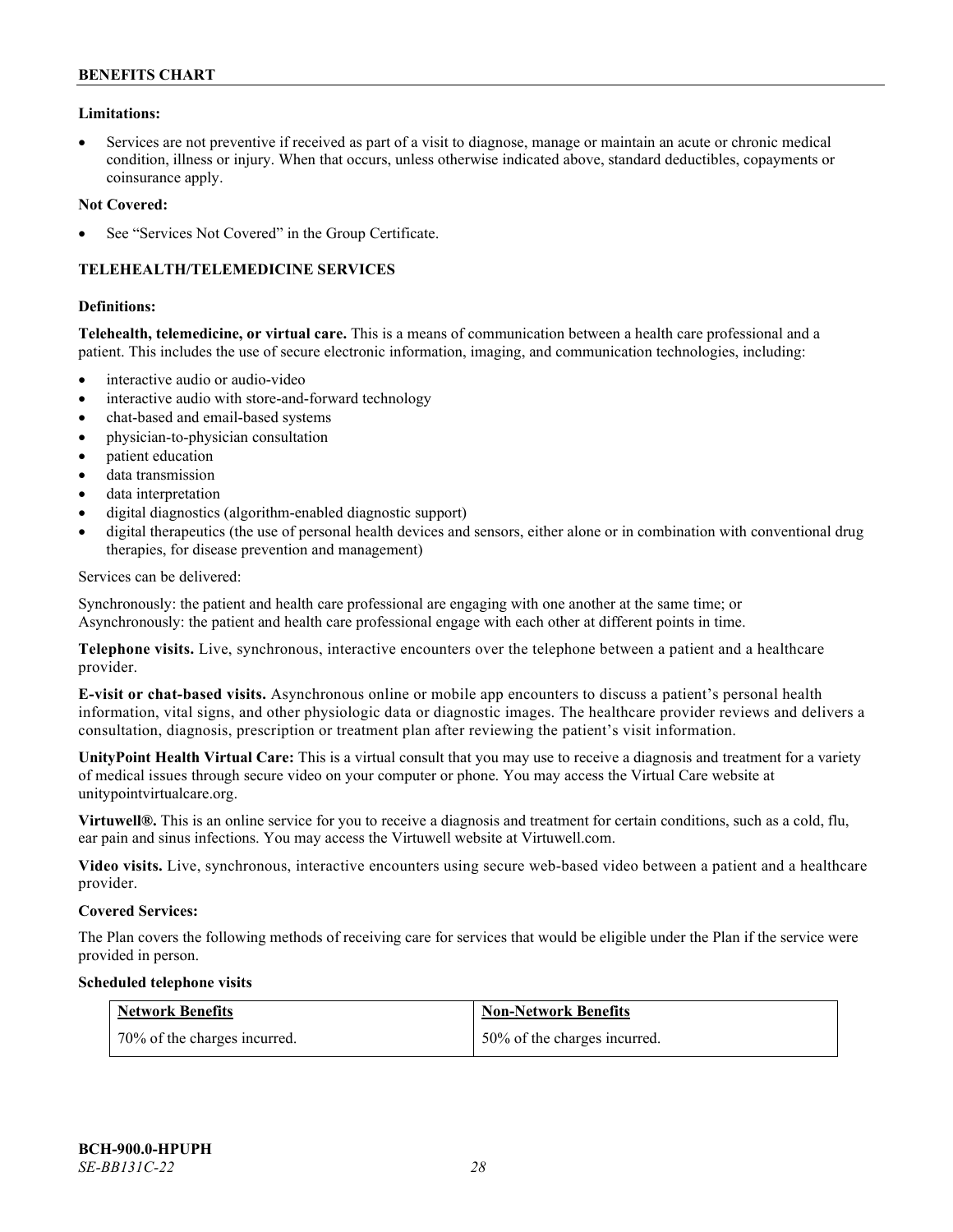# **E-visits**

#### **UnityPoint Health Virtual Care – available at [unitypointvirtualcare.org](http://www.unitypointvirtualcare.org/)**

| <b>Network Benefits</b>       | Non-Network Benefits |
|-------------------------------|----------------------|
| 100% of the charges incurred. | Not applicable.      |

#### **Access to online care through Virtuwell at [Virtuwell.com](http://www.virtuwell.com/)**

| <b>Network Benefits</b>       | Non-Network Benefits |
|-------------------------------|----------------------|
| 100% of the charges incurred. | Not applicable.      |

### **All other e-visits**

| <b>Network Benefits</b>      | <b>Non-Network Benefits</b>  |
|------------------------------|------------------------------|
| 70% of the charges incurred. | 50% of the charges incurred. |

#### **Video visits**

| <b>Network Benefits</b>                                 | <b>Non-Network Benefits</b>                           |
|---------------------------------------------------------|-------------------------------------------------------|
| Coverage level is same as corresponding network         | Coverage level is same as corresponding Non-Network   |
| benefit, depending on type of service provided, such as | Benefits, depending on type of service provided, such |
| Office Visits for Illness or Injury, Inpatient or       | as Office Visits for Illness or Injury, Inpatient or  |
| Outpatient Hospital Services.                           | Outpatient Hospital Services.                         |

#### **Not Covered:**

See "Services Not Covered" in the Group Certificate.

# **TRANSPLANT SERVICES**

# **Applicable definitions:**

**Autologous.** This is when the source of cells is from the individual's own marrow or stem cells.

**Allogeneic.** This is when the source of cells is from a related or unrelated donor's marrow or stem cells.

**Autologous bone marrow transplant.** This is when the bone marrow is harvested from the individual and stored. The patient undergoes treatment which includes tumor ablation with high-dose chemotherapy and/or radiation. The bone marrow is reinfused (transplanted).

**Allogeneic bone marrow transplant.** This is when the bone marrow is harvested from the related or unrelated donor and stored. The patient undergoes treatment which includes tumor ablation with high-dose chemotherapy and/or radiation. The bone marrow is reinfused (transplanted).

**Autologous/allogeneic stem cell support.** This is a treatment process that includes stem cell harvest from either bone marrow or peripheral blood, tumor ablation with high-dose chemotherapy and/or radiation, stem cell reinfusion, and related care. Autologous/allogeneic bone marrow transplantation and high dose chemotherapy with peripheral stem cell rescue/support are considered to be autologous/allogeneic stem cell support.

**Designated transplant center.** This is any health care provider, group or association of health care providers designated by us to provide services, supplies or drugs for specified transplants for our insureds.

**Transplant services.** This is transplantation (including retransplants) of the human organs or tissue listed below, including all related post-surgical treatment, follow-up care and drugs and multiple transplants for a related cause. Transplant services do not include other organ or tissue transplants or surgical implantation of mechanical devices functioning as a human organ, except surgical implantation of an FDA approved ventricular assist device (VAD) or total artificial heart, functioning as a temporary bridge to heart transplantation.

Prior authorization is required prior to consultation to support coordination of care and benefits.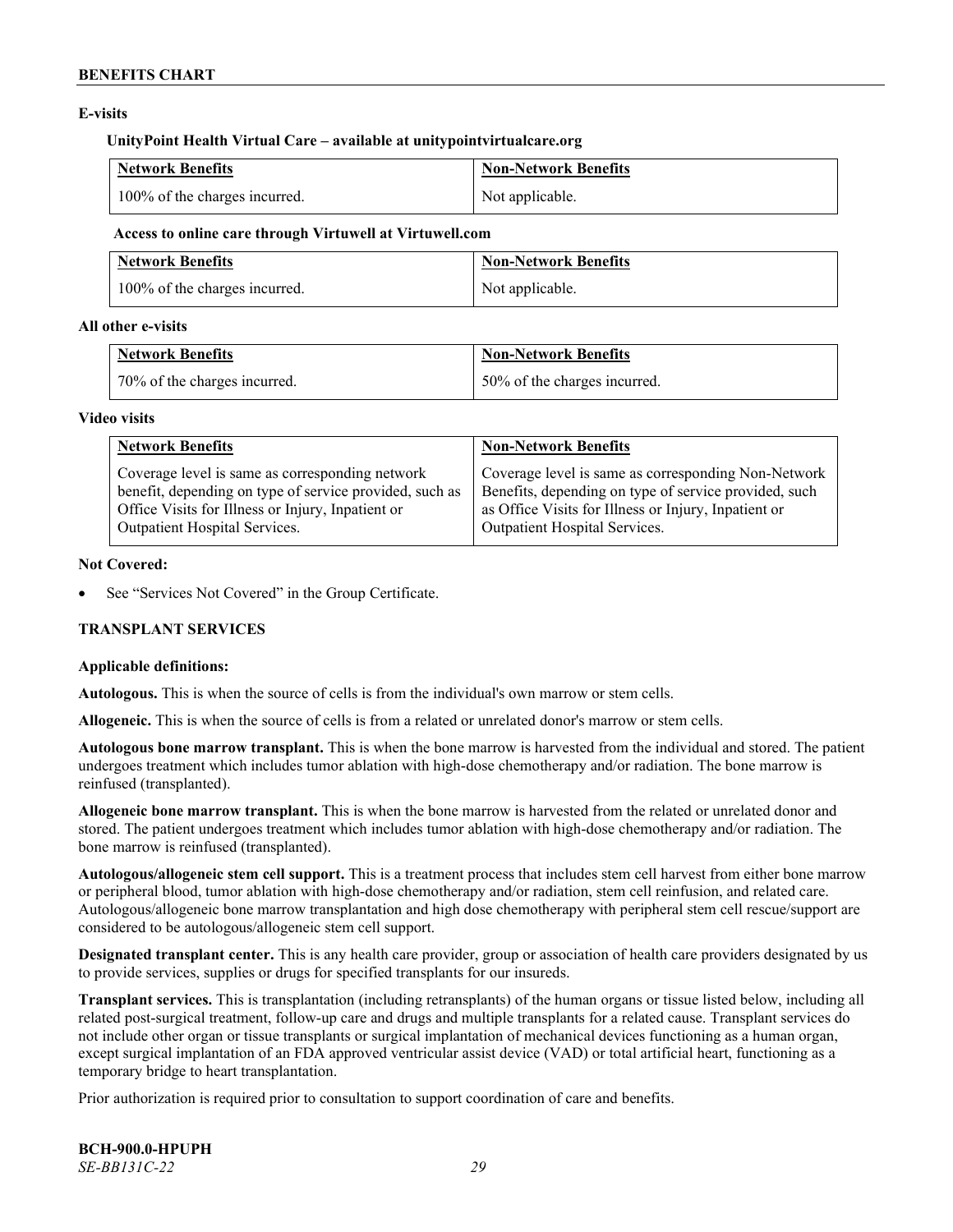# **Covered Services:**

We cover eligible transplant services (as defined above) while you are covered under this Benefits Chart. Transplants that will be considered for coverage are limited to the following:

- Kidney transplants for end-stage disease.
- Cornea transplants for end-stage disease.
- Heart transplants for end-stage disease.
- Lung transplants or heart/lung transplants for: (1) primary pulmonary hypertension; (2) Eisenmenger's syndrome; (3) endstage pulmonary fibrosis; (4) alpha 1 antitrypsin disease; (5) cystic fibrosis; and (6) emphysema.
- Liver transplants for: (1) biliary atresia in children; (2) primary biliary cirrhosis; (3) post-acute viral infection (including hepatitis A, hepatitis B antigen e negative and hepatitis C) causing acute atrophy or post-necrotic cirrhosis; (4) primary sclerosing cholangitis; (5) alcoholic cirrhosis; and (6) hepatocellular carcinoma.
- Allogeneic bone marrow transplants or peripheral stem cell support associated with high dose chemotherapy for: (1) acute myelogenous leukemia; (2) acute lymphocytic leukemia; (3) chronic myelogenous leukemia; (4) severe combined immunodeficiency disease; (5) Wiskott-Aldrich syndrome; (6) aplastic anemia; (7) sickle cell anemia; (8) non-relapsed or relapsed non-Hodgkin's lymphoma; (9) multiple myeloma; and (10) testicular cancer.
- Autologous bone marrow transplants or peripheral stem cell support associated with high-dose chemotherapy for: (1) acute leukemias; (2) non-Hodgkin's lymphoma; (3) Hodgkin's disease; (4) Burkitt's lymphoma; (5) neuroblastoma; (6) multiple myeloma; (7) chronic myelogenous leukemia; and (8) non-relapsed non-Hodgkin's lymphoma.
- Pancreas transplants for simultaneous pancreas-kidney transplants for diabetes, pancreas after kidney, living related segmental simultaneous pancreas kidney transplantation and pancreas transplant alone.

To receive Network Benefits, charges for transplant services must be incurred at a designated transplant center.

The transplant-related treatment provided, including expenses incurred for directly related donor services, shall be subject to and in accordance with the provisions, limitations, maximums and other terms of this Benefits Chart.

Medical and hospital expenses of the donor are covered only when the recipient is an insured and the transplant and directly related donor expenses have been prior authorized for coverage. Treatment of medical complications that may occur to the donor are not covered. Donors are not considered insureds, and are therefore not eligible for the rights afforded to insureds under the Group Certificate.

The list of eligible transplant services and coverage determinations are based on established medical policies, which are subject to periodic review and modifications by the medical director

| <b>Network Benefits</b>                          | <b>Non-Network Benefits</b>                          |  |
|--------------------------------------------------|------------------------------------------------------|--|
| See Network Inpatient Hospital Services benefit. | See Non-Network Inpatient Hospital Services benefit. |  |